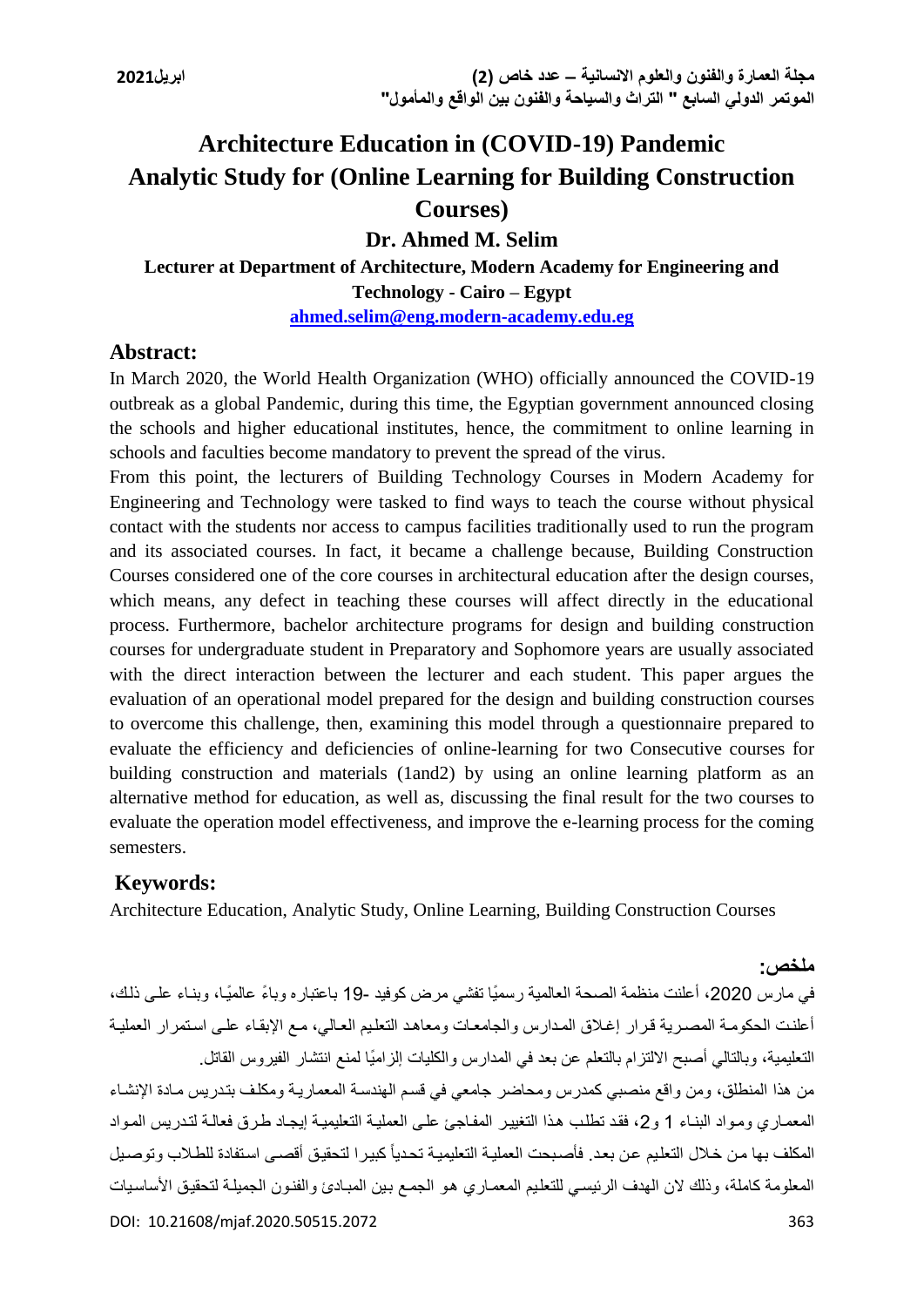والمهارات والإبداع (الوظيفة والشكل). لذلك، فإن لا مجال لحدوث أي قصور في العملية التعليمية، لما له من تـأثير سلبي مباشر على عملية إعداد الطالب ليصبح معماريا لديه جميع المهارات اللازمة للقيام بوظيفته واستكمال مراحل تعليمه المترتبـة علـى هذه المرحلـة، تنـاقش هذه الورقـة تقييم نمـوذج تشـغيلي تـم إعداده لدورات تشييد المبـاني، ثـم فحص هذا النموذج لدورتين متتاليتين لمنهج تشييد المباني (1 و2) باستخدام منصة التعلم عبر الإنترنت كوسيلة بديلة للتعليم التقليدي، وكذلك تقييم الصفات الإيجابية والسلبية من خلال الدراسة التحليلية باستخدام مؤشرات التعلم النـاتج. بالإضـافة إلـي وضـع توصيات مستقبلية من خلال مجموعة من الإجراءات التي يجب اتخاذها في حالـة استمرار اليـة التعليم عن بعد أو التعليم الهجين في مجال الهندسة المعمارية لتحقيق محاكاة تكون الأقرب للتفاعل المباشر بين المحاضر والطلاب لنقل المهارات الاحترافية والإبداعية وربط الشق النظرى بالشق التطبيقي لضمان خريج يحمل مقومات المهندس المعمارى الناجح.

**الكلمات المفتاحية:** 

التعليم المعمارى، در اسة تحليلية، التعلم عن بعد، مقرر تشييد المباني

#### **1. Introduction**

Egypt is one of the leading countries in the Middle East in terms of university education, whether governmental or private, the number of universities in Egypt (24) official governmental universities and, (26) private universities and institutes, all of them are administrated by the supreme council of universities, the council of private universities, and the ministry of higher education (MHE, 2018). The modern academy for engineering and technology is one of the leading private institutes; it founded in Nov. 2000 following the approval ministry of higher education. Students graduated in four specializations namely: computer engineering, electronics engineering, manufacturing engineering, and architecture building technology. In the opening academic year 2000/2001, only 80 students enrolled. In the following year 2001/2002, this number jumped to 1080 students. Ever since, the academy accepts more than 1200 fresh students each year. This reflects the high reputation deservedly earned by the newly born academy and the great trust in its capabilities. The architecture department acquires about 300 students every year from the total number of students applying to the institute (MAM).

The main objective of architectural education is the combination of principles and fine art to achieve basics, skills, and creativity (function and form). Therefore, any defect that may occur in teaching the principles will lead to the transformation of the architecture profession from being an applied human science to become an abstract work of art (Lina Ahmad, 2020). In Addition, The architectural discipline has become widely dependent on digital computer technology, especially in the process of design and workshop drawing preparation; hence, it becomes mandatory to adopt the architecture education process with this transformation. On the other hand, bachelor architecture programs for design and building construction courses for the undergraduate student in Preparatory and Sophomore years are usually associated with the direct interaction between the lecturer and each student, face-to-face communications, using reams of tracing paper laid, and constructing models, therefore, all the presented assignments by the students done manually, so that, computer technology as a learning platform for teaching design and building construction courses has rarely been attempted in these stages. In contrast, and as a response to the COVID-19 pandemic at the end of March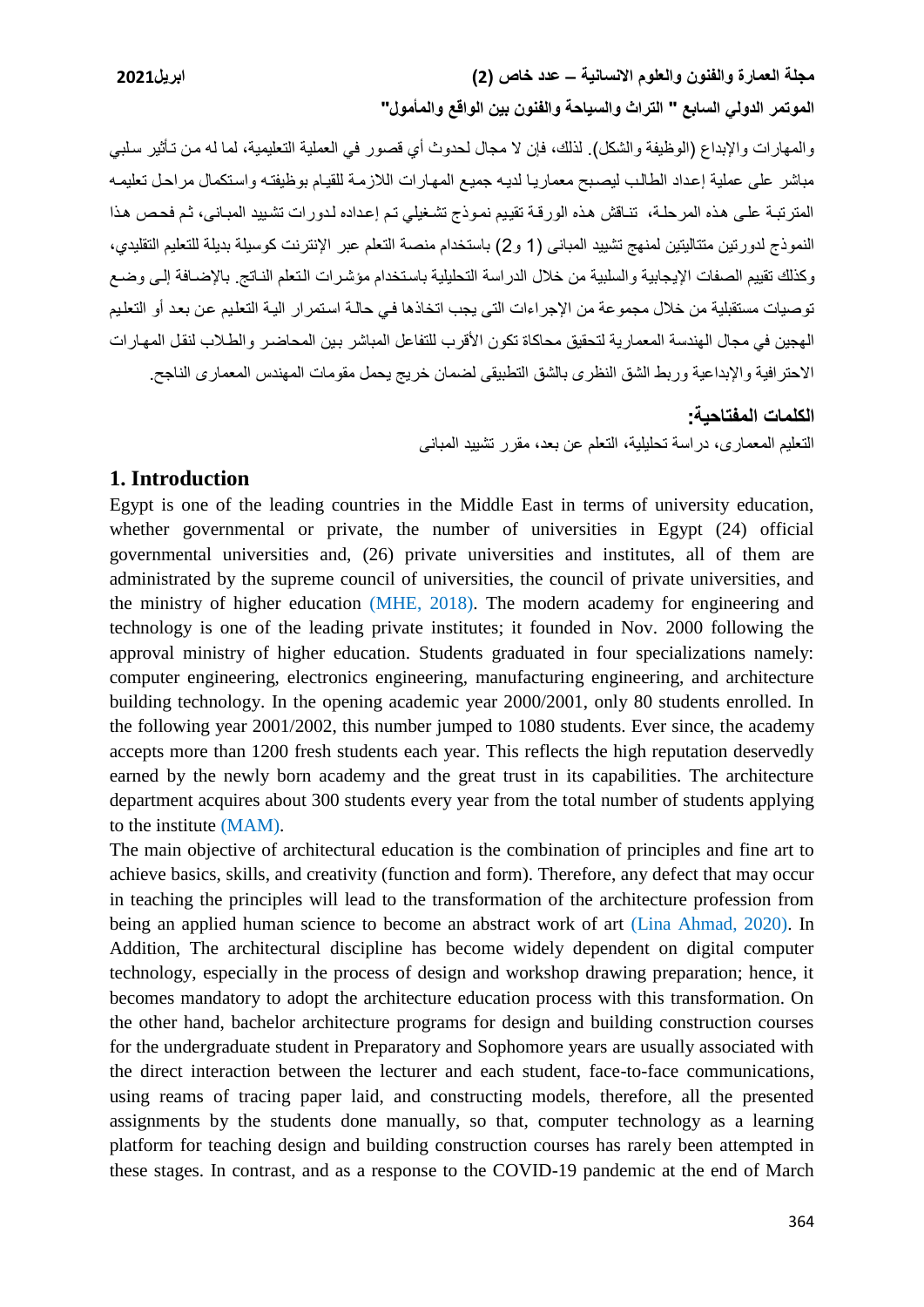2020, the transfer to online learning becomes mandatory, suddenly, all the educator in architecture schools faced a great challenge and, There is a question that must be answered, how can these courses be taught throughout online platforms?, in addition, many design educators regard the online or blended learning environment as inadequate (Fleischmann, 2016) (Mohammed, 2017) (Saghafi, 2012).

When the new mandate announced in our academy, and whereas Building Construction Courses are considered one of the fundamental pillars courses in architectural education after the design courses, that means, any defect in teaching these courses especially in Preparatory and sophomore years will affect directly the educational process. This study evaluates an operational model applied for design and building construction courses and examining this model in two Consecutive courses for building construction and materials (1and 2) for Sophomore year by using an online learning platform as an alternative pedagogy method for education, as well as, assessing the positive and negative attributes through an analytic case study using outcome learning indicators, taking into consideration the impact of the COVID-19 pandemic in the educational process.

# **2. Research Objectives And Methodology**

As a result of the decision taken by the ministry of higher education in march 2020 to suspend the education process in order to achieve social isolation and minimize total interaction, all the universities started to switch to digital platforms across the distance learning. This research presents the student's point of view in online- learning and discusses the points of strength and weakness for the operation model, which prepared to explain these courses to improve the e-learning process for the coming semesters.

#### **2.1 Research Objectives**

This study was carried out to assess the positive and negative features of using online-learning for two Consecutive courses for building construction and materials (1and 2) for Sophomore year in Modern Academy for Engineering and Technology, architecture department through a surveying study, it consists of a sample of (61) students participated a questionnaire prepared with (google form) to evaluate the efficiency and deficiencies of online-learning on the course curriculum and to scale the student's perception, response, and performance.

### **2.2 Research Methodology**

The research focuses on three parts, (A)- the first part is a literature review by: identifying the difference between the traditional and online architecture studio concepts, the relationship between architectural education and research, and Modern Academy Experience in Online Learning using the inductive method.

(B)-The second part is collecting the data: a quantitative study based on a surveying technique (online questionnaire) to collect the data using a google form, it is distributed to (62) students after they completed the two courses, The first axis of the form consists of (4) questions and (24) sub-dimensions to measure knowledge and understanding, intellectual skills, professional skills, and general skills of the course curriculum to conclude the learning outcome ratios which reflect the student's perception, response, and performance to the course. The second axis of the form consists of (3) questions and (23) sub-dimensions to evaluate the efficiency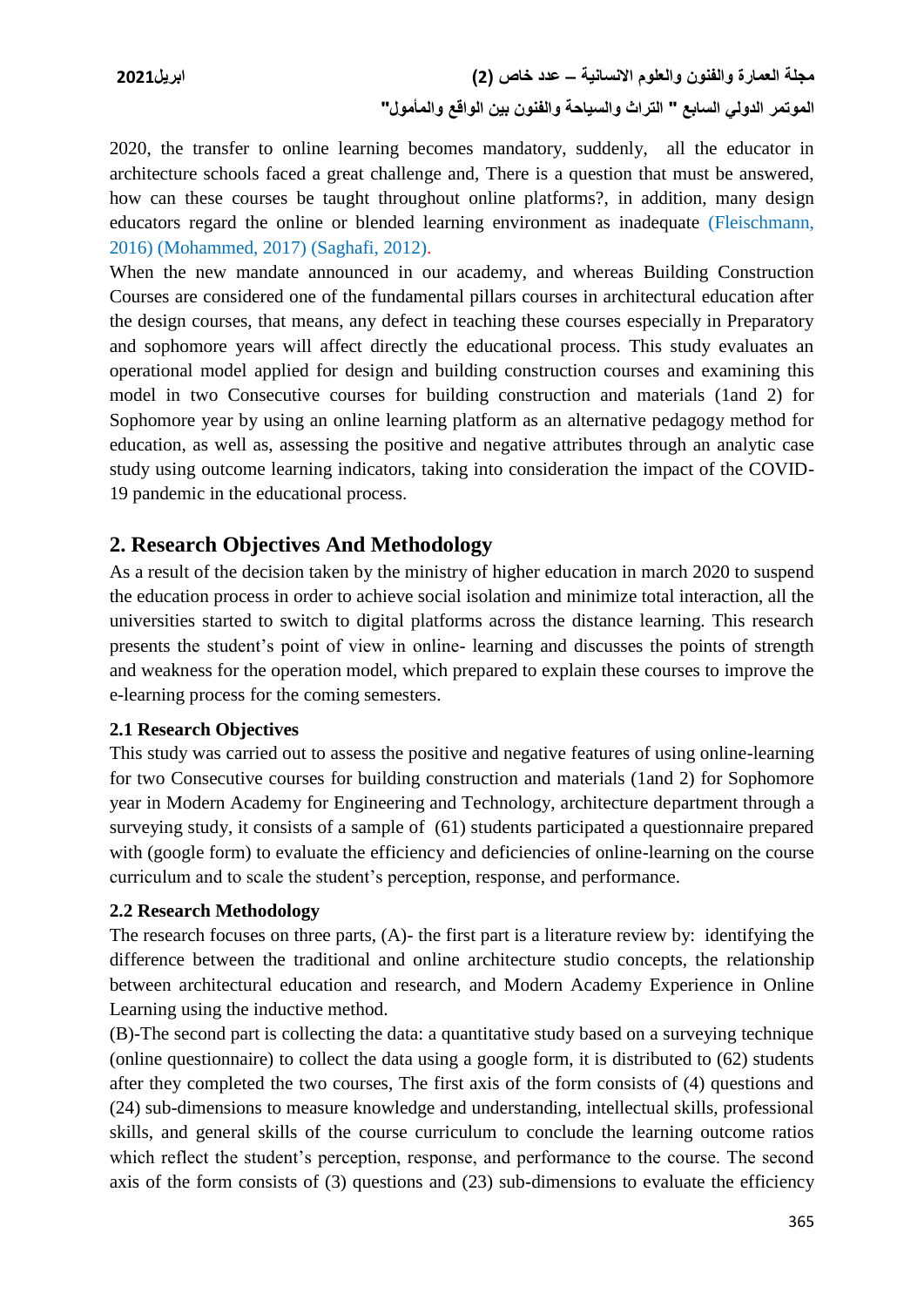and weakness of online E-learning in the education process and exploring the technical problems which the students may face in dealing with the operation model and in solving the assignments. expressions in the scale are rated as 5-point Likert as illustrated in **Table (1)** and **Table (2)**.

| <b>Knowledge and Understanding (lectures)</b>                          |        |               |             |               |    |               |                  |                  |                  |                  |
|------------------------------------------------------------------------|--------|---------------|-------------|---------------|----|---------------|------------------|------------------|------------------|------------------|
|                                                                        | В<br>A |               | $\mathbf C$ |               | D  |               | F                |                  |                  |                  |
|                                                                        | N      | $\frac{0}{0}$ | N           | $\frac{0}{0}$ | N  | $\frac{0}{0}$ | N                | $\frac{0}{0}$    | N                | $\frac{0}{0}$    |
| Isolation.                                                             | 30     | 49            | 27          | 44.3          | 4  | 6.6           | $\theta$         | 0                | $\theta$         | $\boldsymbol{0}$ |
| Construction joints.                                                   | 24     | 39            | 14          | 23            | 22 | 36            | 1                | 1.6              | $\theta$         | $\theta$         |
| Internal treatments for (floors, walls, ceiling).                      | 23     | 38            | 27          | 44.3          | 11 | 18            | $\Omega$         | 0                | 0                | $\theta$         |
| Stairs (concrete, wooden, steel).                                      | 32     | 52            | 25          | 41            | 4  | 6.6           | 0                | $\boldsymbol{0}$ | 0                | 0                |
| Wooden connections.                                                    | 42     | 69            | 11          | 18            | 8  | 13            | 0                | $\boldsymbol{0}$ | 0                | 0                |
| Opening (windows, doors).                                              | 35     | 57            | 18          | 29.5          | 8  | 13            | 0                | $\boldsymbol{0}$ | $\theta$         | $\theta$         |
| Short span structure systems.                                          | 21     | 34            | 24          | 39.3          | 14 | 23            | $\overline{2}$   | 3.3              | $\Omega$         | $\overline{0}$   |
| Introduction to working drawing.                                       | 38     | 62            | 17          | 27.9          | 5  | 8.2           | 1                | 1.6              | 0                | $\theta$         |
| <b>Intellectual Skills</b>                                             |        |               |             |               |    |               |                  |                  |                  |                  |
| Analyze building elements.                                             | 21     | 34            | 25          | 41            | 15 | 25            | $\boldsymbol{0}$ | $\mathbf{0}$     | $\boldsymbol{0}$ | $\overline{0}$   |
| Solve building structural problems.                                    | 12     | 20            | 27          | 44.3          | 18 | 30            | 2                | 3.3              | 2                | 3.3              |
| Apply innovative materials.                                            | 13     | 21            | 28          | 45.9          | 17 | 28            | 2                | 3.3              | 1                | 1.6              |
| Apply the knowledge of working drawings.                               | 24     | 39            | 28          | 45.9          | 9  | 15            | $\mathbf{0}$     | $\mathbf{0}$     | $\Omega$         | $\overline{0}$   |
| Express description of the chosen material.                            | 18     | 30            | 26          | 42.6          | 10 | 16            | 6                | 9.8              | 1                | 1.6              |
| Design the joints between finishing materials.                         |        | 20            | 29          | 47.5          | 17 | 28            | 2                | 3.3              | 1                | 1.6              |
| <b>Professional Skills</b>                                             |        |               |             |               |    |               |                  |                  |                  |                  |
| Interpret technical drawings using manual                              | 20     | 33            | 28          | 45.9          | 11 | 18            | $\overline{2}$   | 3.3              | $\Omega$         | $\theta$         |
| drawing techniques.                                                    |        |               |             |               |    |               |                  |                  |                  |                  |
| Select materials that are suitable for specific                        | 18     | 30            | 28          | 45.9          | 14 | 23            | 1                | 1.6              | $\Omega$         | $\Omega$         |
| purposes.                                                              |        |               |             |               |    |               |                  |                  |                  |                  |
| Identify installation problems on site.                                | 10     | 16            | 25          | 41            | 19 | 31            | 7                | 11               | $\Omega$         | 0                |
| Produce professional execution drawings for a                          | 33     | 54            | 24          | 39.3          | 4  | 6.6           | $\overline{0}$   | $\mathbf{0}$     | $\theta$         | $\overline{0}$   |
| small project.                                                         |        |               |             |               |    |               |                  |                  |                  |                  |
| <b>General Skills</b>                                                  |        |               |             |               |    |               |                  |                  |                  |                  |
| Work in an unconventional environment.                                 | 24     | 39            | 23          | 37.7          | 11 | 18            | 3                | 4.9              | $\theta$         | $\boldsymbol{0}$ |
| Understanding of professional conduct and                              | 37     | 61            | 16          | 26.2          | 8  | 13            | $\mathbf{0}$     | $\mathbf{0}$     | $\Omega$         | $\Omega$         |
| ethical responsibility.<br>Discuss and present ideas in a professional |        |               |             |               |    |               |                  |                  |                  |                  |
| manner.                                                                | 33     | 54            | $22\,$      | 36.1          | 6  | 9.8           | $\boldsymbol{0}$ | $\boldsymbol{0}$ | $\mathbf{0}$     | $\boldsymbol{0}$ |
| Use modern materials required for sound                                |        |               |             | 44.3          |    | 9.8           | $\mathfrak{2}$   | 3.3              | $\theta$         |                  |
| professional practice.                                                 | 26     | 43            | 27          |               | 6  |               |                  |                  |                  | $\boldsymbol{0}$ |
| Seek plans and meet them with a deadline (time                         | 26     | 43            | 25          | 41            | 8  | 13            | 1                | 1.6              | 1                | 1.6              |
| management).                                                           |        |               |             |               |    |               |                  |                  |                  |                  |
| Listen and critically respond to the views of                          | 29     | 48            | 21          | 34.4          | 7  | 11            | $\overline{c}$   | 3.3              | 2                | 3.3              |
| others.                                                                |        |               |             |               |    |               |                  |                  |                  |                  |

**Where (A) = Extremely Agree- (B) = Agree- (C) = Average- (D) = Disagree- (F) = Extremely Disagree (N)= No. of Answers.**

**Source: by Author**.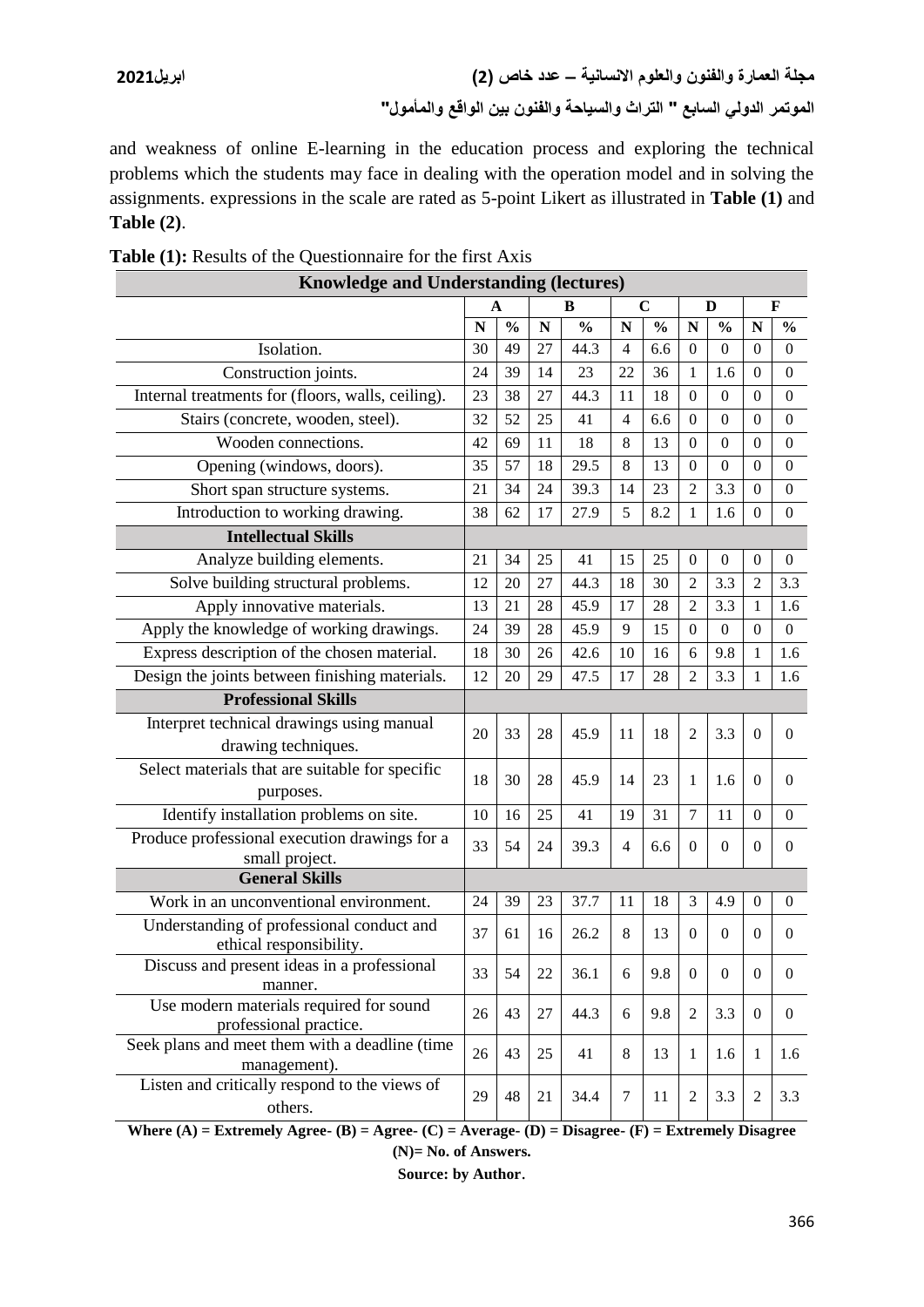| Do you find Online learning provides these substances?                                  |                  |                  |                  |            |             |           |                |          |                  |          |
|-----------------------------------------------------------------------------------------|------------------|------------------|------------------|------------|-------------|-----------|----------------|----------|------------------|----------|
|                                                                                         | A<br>B           |                  |                  |            | C           |           | D              |          | ${\bf F}$        |          |
|                                                                                         | $\mathbf N$      | $\%$             | $\overline{N}$   | $\%$       | $\mathbf N$ | $\%$      | $\mathbf N$    | $\%$     | $\mathbf N$      | $\%$     |
| Effective like traditional education.                                                   | 19               | 13.1             | 11               | 18         | 22          | 36.1      | 8              | 13.1     | $\mathbf{1}$     | 1.6      |
| Increases your self-confidence.                                                         | 26               | 42.6             | 10               | 16.4       | 21          | 34.4      | $\overline{2}$ | 3.3      | $\overline{2}$   | 3.3      |
| Provide enough feedback to you from                                                     | 22               | 36.1             | 17               | 27.9       | 14          | 23        | $\tau$         | 11.5     | 1                | 1.6      |
| the lecturer.                                                                           |                  |                  |                  |            |             |           |                |          |                  |          |
| Support communication with the                                                          | 25               | 41               | 24               | 39.3       | 7           | 11.5      | $\overline{4}$ | 6.6      | 1                | 1.6      |
| lecturer.                                                                               |                  |                  |                  |            |             |           |                |          |                  |          |
| Encourages you to research.                                                             | 33               | 54.1             | 19               | 31.1       | 9           | 14.8      | $\Omega$       | $\Omega$ | $\boldsymbol{0}$ | $\Omega$ |
| Express your interpretations more freely.                                               | 27               | 44.3             | 17               | 27.9       | 11          | 18        | $\overline{4}$ | 66       | $\overline{c}$   | 3.3      |
| Promotes a sense of responsibility.                                                     | 25               | 41               | 24               | 39.3       | 5           | 8.2       | 6              | 9.8      | 1                | 1.6      |
| Affects negatively in working as                                                        |                  |                  |                  |            |             |           |                |          |                  |          |
| teamwork.                                                                               | 15               | 24.6             | 11               | 18         | 15          | 24.6      | 15             | 24.6     | 5                | 8.2      |
| You can spare enough time for yourself.                                                 | 34               | 55.7             | 13               | 21.3       | 9           | 14.8      | 3              | 4.9      | $\mathfrak{2}$   | 3.3      |
| You get bored studying.                                                                 | 6                | 9.8              | 6                | 9.8        | 10          | 16.4      | 23             | 37.7     | 16               | 26.2     |
| You recommend to continues in E-                                                        | 24               |                  |                  |            |             |           |                |          |                  |          |
| learning in the next years                                                              |                  | 39.3             | 19               | 31.1       | 7           | 11.5      | 8              | 13.1     | 3                | 4.9      |
| Waste of time learning                                                                  | 3                | 4.9              | 3                | 4.9        | 9           | 14.8      | 20             | 32.8     | 26               | 42.6     |
| Modifying to your experience                                                            | 17               | 27.9             | 25               | 41         | 17          | 27.9      | $\mathbf{1}$   | 1.6      | $\mathbf{1}$     | 1.6      |
| During your study online, Do you face one of these problems below?                      |                  |                  |                  |            |             |           |                |          |                  |          |
| Absence or shortage of internet.                                                        | 18               | 29.5             | 16               | 26.2       | 23          | 37.7      | $\mathbf{1}$   | 1.6      | 3                | 4.9      |
| The slowness of help provided by (LMS)                                                  | $\overline{7}$   | 11.5             | 11               | 18         | 18          | 29.5      | 15             | 24.6     | 10               | 16.4     |
| staff.                                                                                  |                  |                  |                  |            |             |           |                |          |                  |          |
| Inflexibility in dealing with (MOODLE).                                                 | 8                | 13.1             | $\boldsymbol{7}$ | 11.5       | 25          | 41        | 15             | 24.6     | 6                | 9.8      |
| Difficult Access to online learning tools.                                              | 6                | 9.8              | 9                | 14.8       | 20          | 32.8      | 19             | 31.1     | $\boldsymbol{7}$ | 11.5     |
| Lack of personal training in online                                                     | 7                |                  |                  |            |             |           |                |          |                  |          |
| learning technology.                                                                    |                  | 11.5             | 11               | 18         | 26          | 42.6      | 11             | 18       | 6                | 9.8      |
| During your study online, Do you face one of these problems in solving the assignments? |                  |                  |                  |            |             |           |                |          |                  |          |
| Non-interactivity with lecturer to correct                                              |                  |                  |                  |            |             |           |                | 29.5     |                  |          |
| the assignments.                                                                        | $\mathbf{1}$     | 1.6              | $\overline{4}$   | $6.6$   24 |             | $39.3$ 18 |                |          | 14               | 23       |
| Lack of skills required to solve the                                                    |                  |                  |                  |            |             |           |                |          |                  |          |
| assignments.                                                                            | 3                | 49               | $\boldsymbol{7}$ | 11.5       | 34          | 55.7      | 12             | 19.7     | 5                | 8.2      |
| Misunderstanding of some assignment                                                     |                  |                  |                  |            |             |           |                |          |                  |          |
| requirements.                                                                           | $\overline{c}$   | 3.3              | 5                | 8.2        | 20          | 32.8      | 23             | 37.7     | 11               | 18       |
| Uncertainty of how to solve one of the                                                  |                  |                  |                  |            |             |           |                |          |                  |          |
| assignment aspects.                                                                     | $\overline{c}$   | 3.3              | 11               | 18         | 24          | 39.3      | 21             | 34.4     | 5                | 8.2      |
|                                                                                         |                  |                  |                  |            |             |           |                |          |                  |          |
| Following a wrong route during the                                                      | $\boldsymbol{0}$ | $\boldsymbol{0}$ | 10               | 16.4       | 18          | 29.5      | 25             | 41       | 8                | 13.1     |

| <b>Table (2):</b> Results of the Questionnaire for the second Axis |
|--------------------------------------------------------------------|
|--------------------------------------------------------------------|

**Where (A) = Extremely Agree- (B) = Agree- (C) = Average- (D) = Disagree- (F) = Extremely Disagree (N)= No. of Answers.**

**Source: by Author.**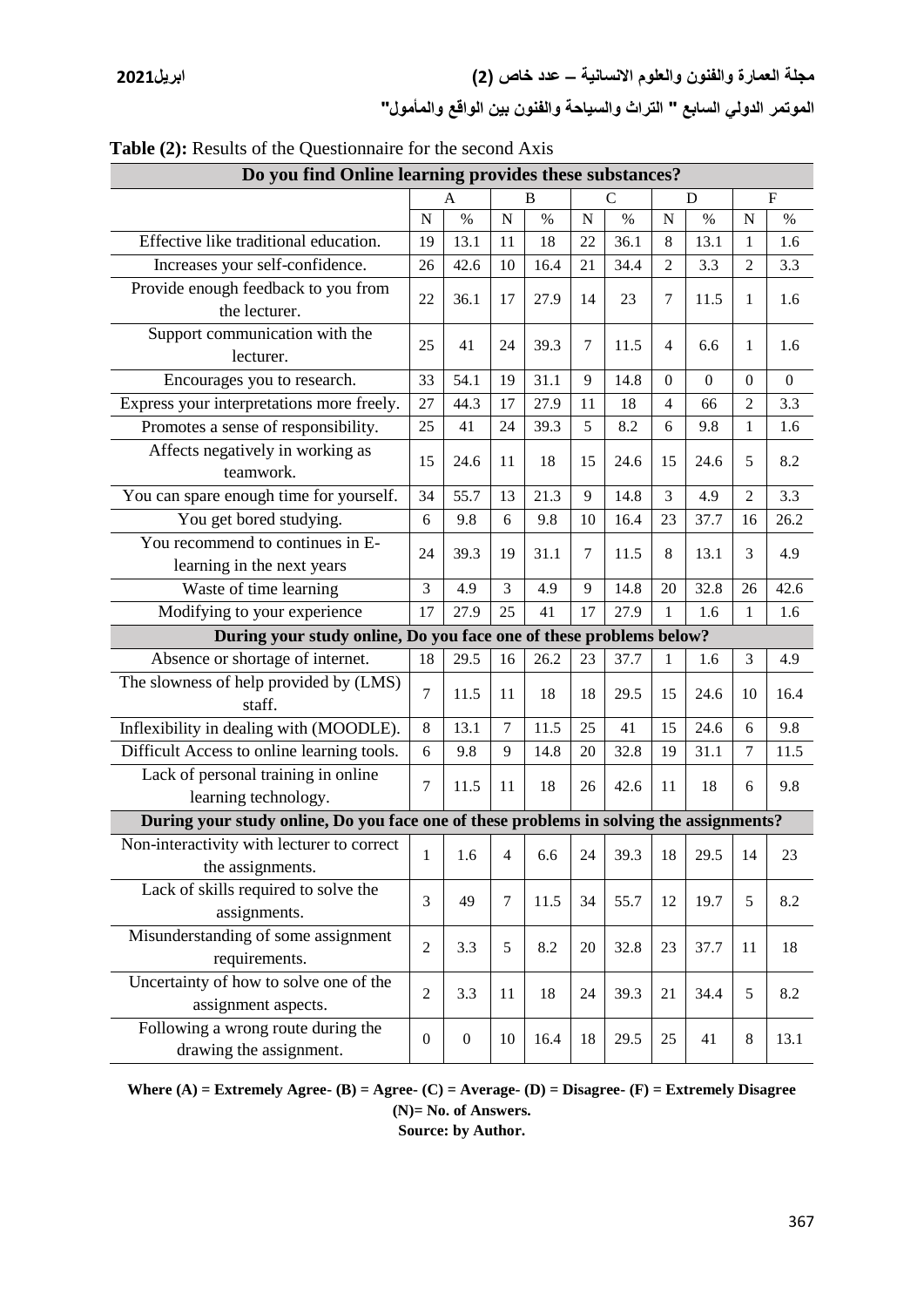(C)-The third part is statistical analysis and discussion for the online questionnaire using a five-point rating scale (Likert), which is (Extremely Agree-Agree-Average-Disagree-Extremely Disagree), then Calculated the Mean Value for Each Indicator by Using the Statistical Analysis Program (SPSS), and then Calculated the Relative Importance Index (RII). Also, discussing the final result for the two courses to evaluate the operation model effectiveness.

#### **3. Architecture Studio between Traditional and Online**

The discipline of architecture education known to associate itself with the design studio approach. The terminology design studio refers to both the implemented teaching and the physical environment. Modern design educational principles encourage combining arts with up-to-date practices (Nerdinger, 1985) through a range of learning methodology that brings together lecture courses (theory) and workshops (practice).

#### **3.1 Traditional Studio for architecture**

The studio learning methods in the design and building construction education considers the prevailing mechanism for learning over generations, these studios became an example of architecture signature pedagogy; a concept defined as "types of teaching that organize the fundamental ways in which future practitioners are educated for their new professions" (Shulman, 2005). From this point of view, the Royal Institute of British Architects (RIBA) states in 2011 validation criteria for undergraduate courses in architecture that they should consist of at least 50% design studio projects (RIBA, 2014).

#### **3.2 online-learning Studio for architecture**

In fact, online learning not considered a new mechanism for learning, whereas, the first educational platform applied in the 1960s at the University of Illinois by using radio technology (Bitzer, 1986). With the rise of the internet and personal computers recently, this approach began to spread and become an approved mechanism for education in many universities, and the US approved the online- learning architectural education certificate in March 2020 by issuing a comprehensive guide that determines the criteria for the accreditation of these certificates (GTOS, 2020). After (COVID-19) Pandemic, online learning becomes the only alternative method to overcome and crossing the physical boundaries imposed by this epidemic. Architecture education is a communication process through an exchange of mainly visual messages. From this point of view, Laswell's mass communication model (who? say what? In which channel? To whom? With what effect?) is considered a convenient tool to apply this concept in architecture e-learning (Severin, W.J. & Thankard, J.W.Jr., 1992).

Building construction courses require not only understanding the complex relationships between functional, technical, performance, and physical aspects of the different buildings types and function but also the aesthetic aspect, so, these courses depend on interaction and experience between the lecturer and students, therefore, the e-learning model must concentrate in technology tools not only in technology itself to achieve the aims of these courses.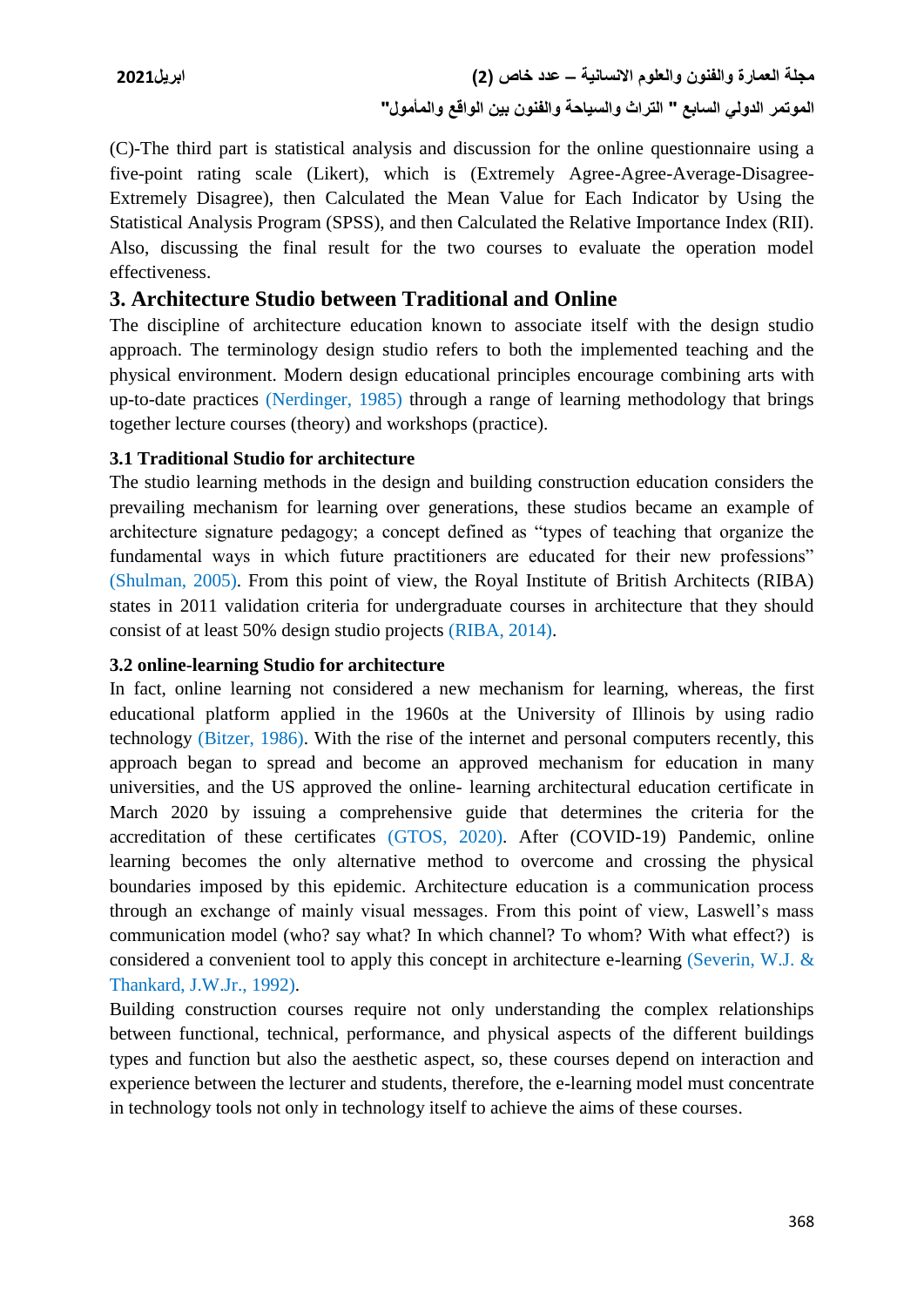## **4. Research in Architecture Discipline**

The relation between research and teaching is complex in nature in the higher education environment particularly in the architecture discipline because it is not depend only on the theoretical study but also on practice (Jenkins, 2004), where the research must lead to measurable, reliable, rational, and reproducible results. Research preparation by students in architecture schools is mandatory to develop the intellectual capacity for them to link the theoretical aspects with the practical ones especially in building construction courses.

#### **4.1 relationship between architectural education and research**

The relation between architectural education and research consider the magic key to achieve integration between learning and practice (Roberts, 2007) , in fact, architecture is multidiscipline science, as a result of the relation between architecture and social, physical, economic, and environmental sciences therefore, usually, there is no specific methodology can be applied. Even though most of the architecture researches are oriented towards applying knowledge related to other disciplines rather than creating knowledge, for instance, the application of nanotechnology in construction material to improve its properties (Griffiths, 2004).

There are four essential fields in architectural research as (Jenkins, 2004): building construction and materials, social science, art, and humanities science. Indeed, the first field always attracts the height degree of funding. Building construction researches associated with the scientific properties of materials, so it involves quantitative measurement and monitoring of some phenomena (Griffiths, 2004).

#### **4.2 Building Construction and Material Courses as a research**

Most of the lecturer of building construction and material courses is also practitioners of architecture in the market, that may lead to generate an innovation works especially in execution and finishing phases in the projects, which could be considered as important research points available to discuss and analysis between the lecturer and students, hence, these courses must include researches as assignments besides the working drawings for many reasons:

- Improving the student's intellectual capabilities
- Motivating the student to be creative
- Connecting the student to the labor market
- Introduce students to modern technologies and materials in this field

From this point of view, research in these courses consider the key to expand the boundaries of knowledge for the students beyond the basic solution of the traditional problems. Furthermore, it could bridge the gap between architectural education and the architecture profession. Practice-based research and research-led teaching are the ideal methodology and technique for these curriculums because, "students learn about research findings. The curriculum may be based around staff research interests, and the principal mode of teaching is the transfer of information from teacher to student" (Healey M(2005  $\cdot$ .) Healey M(2006  $\cdot$ .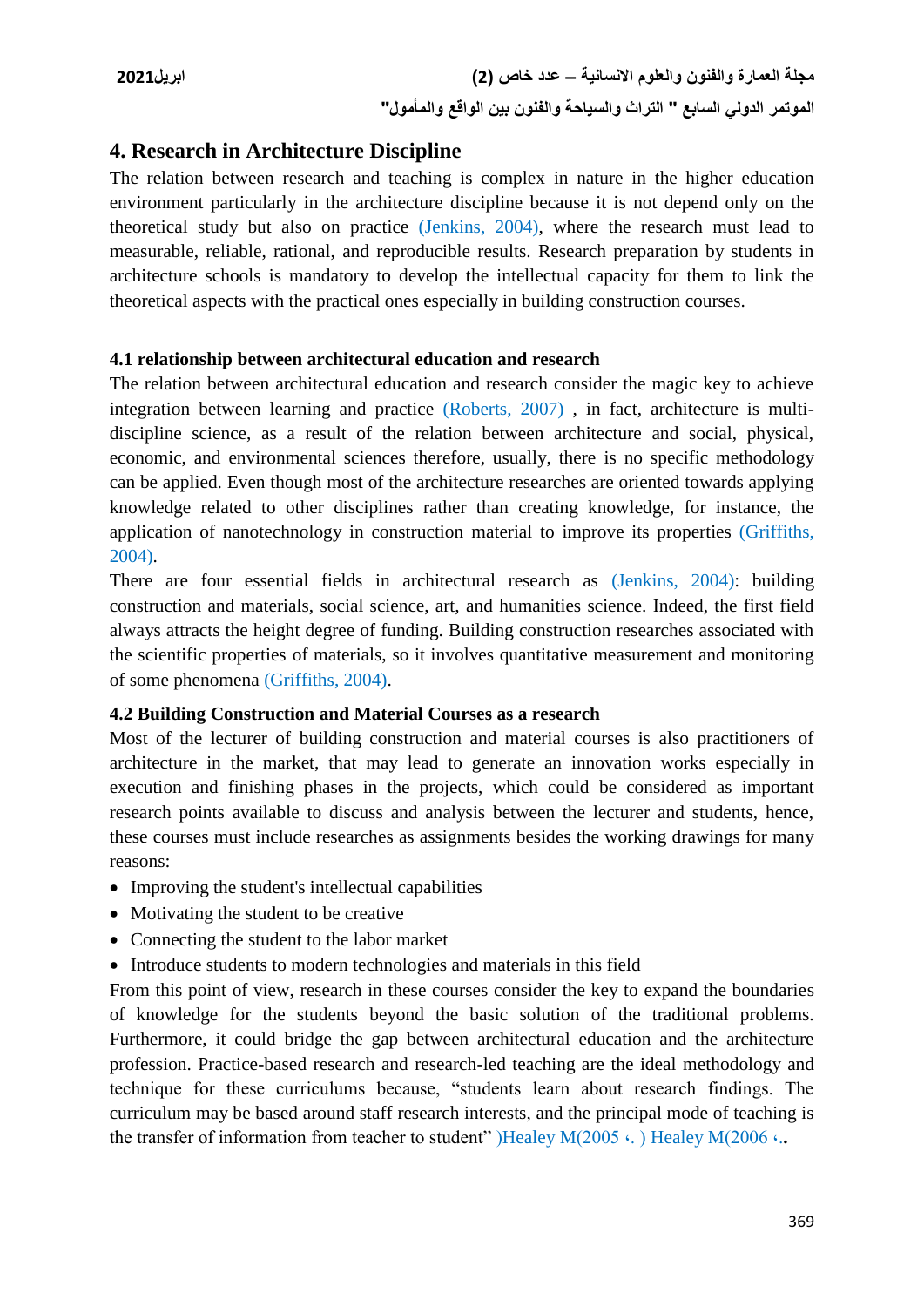# **5. Modern Academy Experience in Online Learning**

The academy accepts more than 1200 fresh students each year; the architecture department acquires about 300 students every year from the total number of students applying to the institute. After (WHO) announced the covid-19 as a global pandemic, the ministry of higher education decided to transfer to the online learning platform. When the academy received this mandate officially, the Head of the Architecture Department dealt with it as a crisis especially with the huge number of students in the architecture department. On this basis, Four questions were discussed in the architecture department council as follow: (1) how can we use our available resources to transfer to an online- learning environment?, (2) what is the new priorities to achieve the educational process?, (3) how can design and building construction courses be taught throughout online platforms?, and (4) how can we develop the curriculums to face this challenge?. The department council assigned each curriculum professor to present a proposal explaining the answers to these questions.

#### **5.1 Building Construction's Lecturers Proposal**

Building construction's lecturers faced many challenges during preparing the proposal, especially, that architectural education linked with studio-based teaching which considers the common method for education, that provide direct interaction between the lecturer and students (Schenkman, 1955), the following strategies have been implemented by lecturers to answer architecture department council questions and to overcome this challenge.

1- Developing the educational process through course syllabus, course learning outcome, and learning management system as illustrated in **Table (3),**

2- Propose an operational model depend on "Laswell's mass communication model concept" to be able to: (a) deal with day-to-day students problems (WCED, accessed on August 2020), (b) improve students understanding and productivity, provide flexibility in the communication between lecturer and students, (c) encourage student for innovation, (d) provide experiential problem-based teaching environment (Mayer, 2005) (Sidawi, 2012), (e) and achieve integrated relation between lecturer, students, LMS, and institute administration, as illustrated in **Figure (1)**.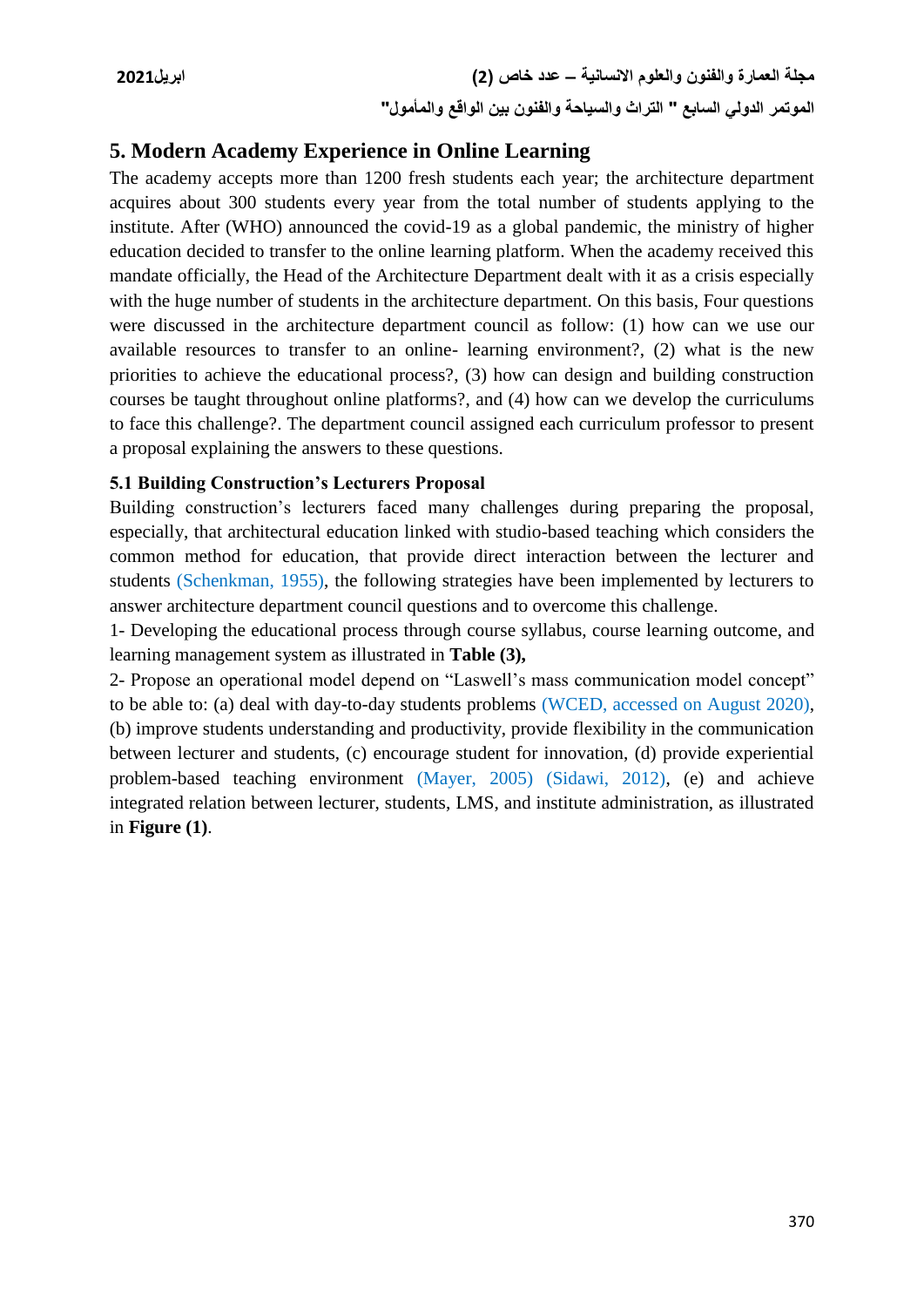| <b>Subject</b>        | <b>Action</b>                                                                |
|-----------------------|------------------------------------------------------------------------------|
|                       | Grade distribution: 50% year work and 50% final research,                    |
|                       | Using Practice-based research and research-led teaching                      |
|                       | methodology,                                                                 |
| Course<br>syllabus    | Assignments must be uploaded in (MOODLE),                                    |
|                       | • Providing technical videos related to lecture subject uploaded in          |
|                       | (MOODLE),                                                                    |
|                       | • Providing references, datasheets, and catalogs as (GOOGLE DRIVE<br>LINKS), |
|                       | • Discuss the lecture and assignments in (MICROSOFT TEAM<br>PROGRAM).        |
|                       | • Knowledge and understanding: Demonstrate the principles of                 |
|                       | building technologies in using different materials, process assembly,        |
|                       | and classify the different components of construction materials.             |
|                       | • Intellectual skills: analyzing and solving building structural             |
|                       | problems, applying innovative materials, express description of the          |
| Course                | chosen material, and solving construction and finishing joints.              |
| learning              | • Professional skills: Interpret technical drawings using manual             |
| outcome               | drawing techniques, Identify installation problems on-site, and Produce      |
|                       | professional execution drawings for a small project.                         |
|                       | General skills: Work in an unconventional environment, Discuss and           |
|                       | present ideas in a professional manner, Seek plans and meet them with        |
|                       | a deadline (time management), and Listen and critically respond to the       |
|                       | views of others                                                              |
| Learning<br>$\bullet$ | • Providing academic email for staff and students,                           |
| and                   | Using (MOODLE) as a platform, and uploading course schedule,                 |
| management            | lectures, assignments, and references by the lecturer,                       |
| system(LMS)           | Consider (MICROSOFT TEAM PROGRAM) the official channel to                    |
|                       | discuss lectures, and link it with (MOODLE).                                 |

**Table (3).** Developing the Educational Process

**Source: by Author**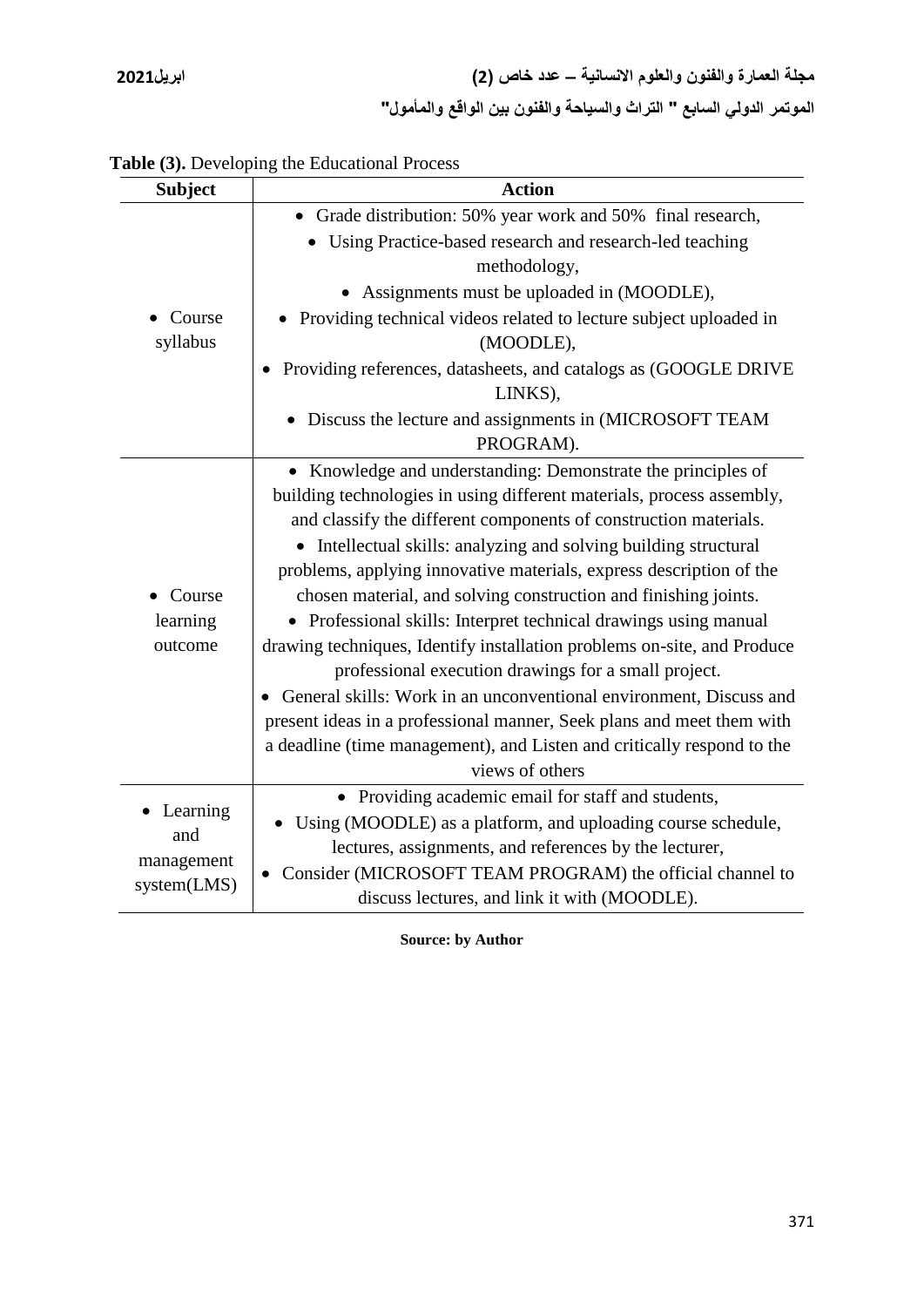

**Source: by Author Figure (1). The Operational Model for Developing the Educational Process**

The Operation Model is activated through 4 stakeholders the lecturer, students, LMS, and administration. The Role of each one can be describe as:

 **Student role:** student must activate the academic email, download the course schedule, download the lecture package (lecture pdf, lecture with voice, the supported videos, and the assignment) weekly, hear the lecture, and prepare the notes one day before the lecture in Microsoft team, attend the lecture in Microsoft team to discuss the lecture notes with the lecturer, and upload the assignment in Moodle in the determined time.

 **Lecturer role:** provide the lecture packages and upload it in Moodle, discuss the student's notes in Microsoft team, correct the assignments, and prepare feedback to the students for the common mistakes in the assignment.

 **LMS role:** provide a manual for the students and lecturer in how they can deal with the operation model, provide immediate technical support for both lecturer and students, and monitor (LMS) system to avoid any failure.

 **Administration role:** provide financial support to LMS to update the tools (computer, routers, networks, software), monitor the educational process, follow the regulations of the ministry of higher education, and manipulate any gap that may be occurred in the operation model.

The overall objective of the implemented strategies is to enhance and expand the education process in the building construction courses within a virtual studio instead of the traditional one through the development of the course's curriculum and the suggested operation model. **Strategies goals include:** 

- Using the available resources including computer labs, and academic staff,
- Provide social support for students and consider that as a priority issue,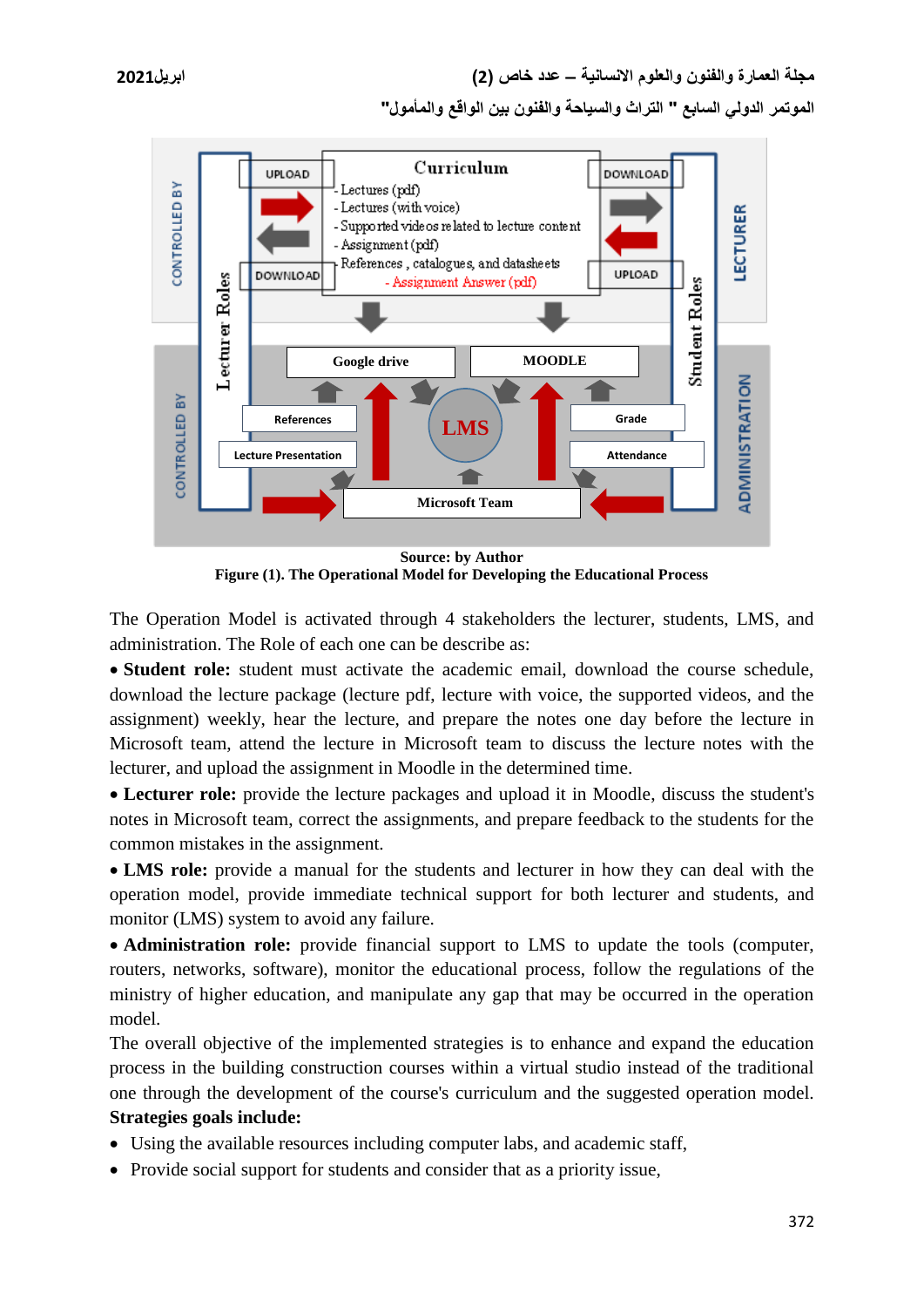- Provide technical solutions by (LMS) for the student during using the e-learning platform,
- Develop technical videos within 3d models or you-tube links related to lectures,

 Achieve Integration in administrative, curricular, and communicative infrastructure for the department (Patel, 2019).

 Develop virtual class to engage lecture and discussion between students and lecturer to achieve continuous evaluation and feedback therefore, promote deep learning (Renée M. Filius1, 17 March 2019).

# **5.2 Online Questionnaire Analysis**

The data collected through an online questionnaire to the students who attended the architectural Construction and Building Materials Courses 1 and 2. Which taught using the E-Learning method. The Research Obtained a Sample of answers from (61) Students in order to examine the efficiency and deficiencies of online-learning in the course curriculum and to scale the student's perception, response, and performance.

The collected data were analyzed and conclude the Mean Value for Each Indicator using the Statistical Analysis Program (SPSS), then calculated the Relative Importance Index (RII) using (Likert) classification (k) as (Ankur Joshi, 2015): "5" extremely agree, "4" agree, "3" average, "2" disagree, and "1" extremely disagree, and examine the results by the equation below:

RII (%) =  $n_1 + 2n_2 + 3n_3 + 4n_4 + 5n_5/5(n_1 + n_2 + n_3 + n_4 + n_5)*100 (R., 1932)$ .

Where n1, n2, n3, n4, and n5 are the numbers of the students who scored "1" extremely disagree, "2" disagree, "3" average, "4" agree, and "5" extremely agree. Then the study set the Importance level as follow (Hatkar K., Hedaoo N., 2016):

- $RII = 0$ : 0.20 = Importance level (Low = L)
- RII =  $0.21$ :  $0.40$  = Importance level (Medium low = M-L)
- RII =  $0.41$ :  $0.60$  = Importance level (Medium = M)
- RII =  $0.61 : 0.80 =$  Importance level (Medium high = M-H)
- $RII = 0.81 : 1.00 =$  Importance level (High = H)

The results of the Questionnaire was summarized as shown in **Table (4)** for the first Axis (the learning outcome ratios), and **Table (5)** for the second Axis (evaluate the efficiency and weakness of online learning through students opinion).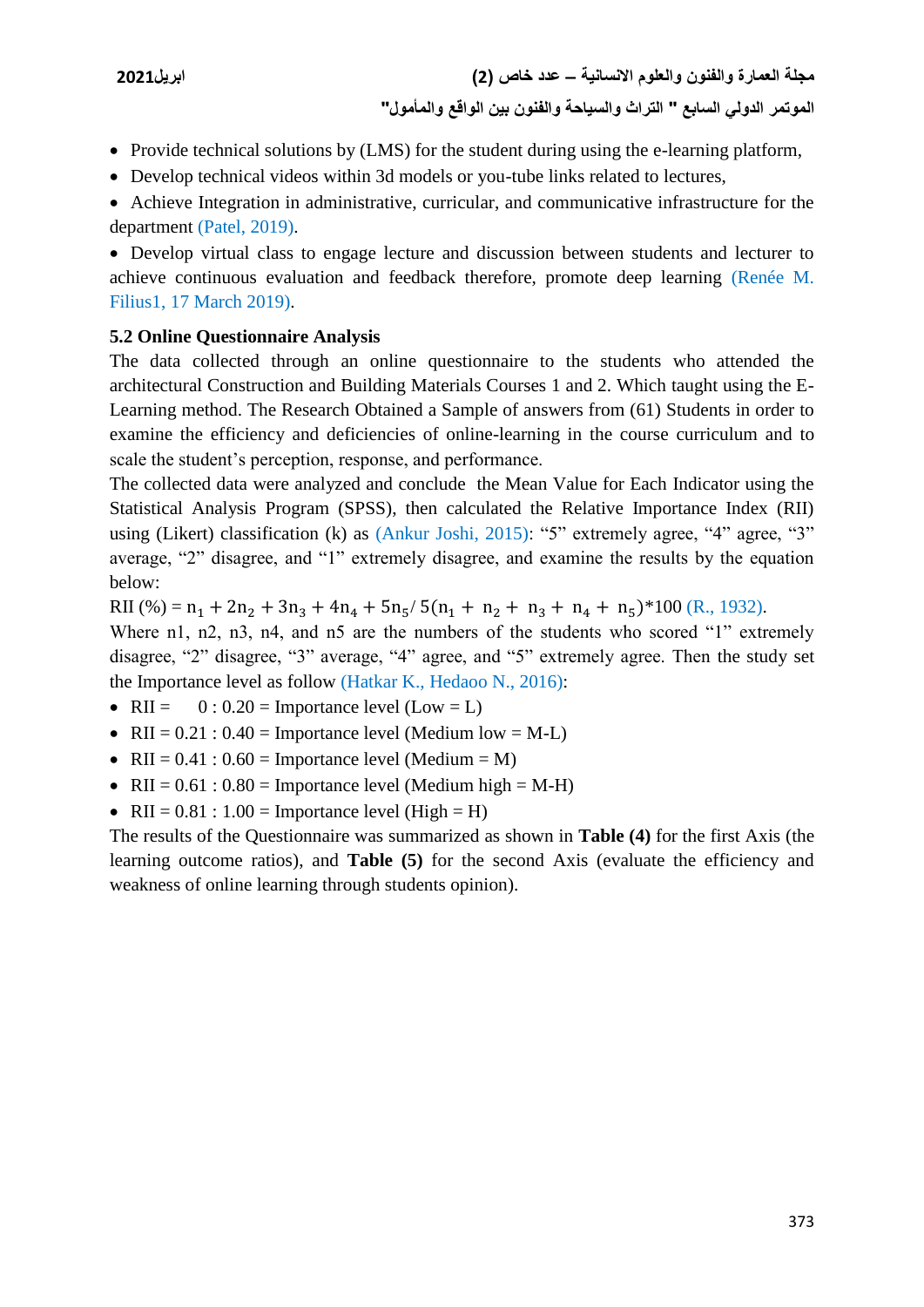| <b>Knowledge and Understanding (Lectures)</b>                        |             |       |                      |  |  |  |  |
|----------------------------------------------------------------------|-------------|-------|----------------------|--|--|--|--|
|                                                                      | <b>Mean</b> | (RII) | Importan<br>ce level |  |  |  |  |
| Isolation.                                                           | 4.43        | 0.89  | H                    |  |  |  |  |
| Construction and Finishing joints.                                   | 4.00        | 0.80  | $M$ H                |  |  |  |  |
| Internal treatments for (floors, walls, ceiling).                    | 4.20        | 0.84  | H                    |  |  |  |  |
| Stairs (concrete, wooden, steel).                                    | 4.46        | 0.89  | H                    |  |  |  |  |
| Wooden connections.                                                  | 4.56        | 0.91  | H                    |  |  |  |  |
| Opening (windows, doors).                                            | 4.44        | 0.89  | H                    |  |  |  |  |
| Short span structure systems.                                        | 4.05        | 0.78  | $M_H$                |  |  |  |  |
| Introduction to working drawing.                                     | 4.51        | 0.90  | H                    |  |  |  |  |
| <b>Intellectual Skills</b>                                           |             |       |                      |  |  |  |  |
| Analyze building elements.                                           | 4.10        | 0.82  | H                    |  |  |  |  |
| Solve building structural problems.                                  | 3.74        | 0.75  | $M_H$                |  |  |  |  |
| Apply innovative materials.                                          | 3.82        | 0.76  | M H                  |  |  |  |  |
| Apply the knowledge of working drawings.                             | 4.25        | 0.85  | H                    |  |  |  |  |
| Express description of the chosen material.                          | 3.89        | 0.78  | $M_H$                |  |  |  |  |
| Design and solve the joints between finishing<br>materials.          | 3.80        | 0.76  | $M_H$                |  |  |  |  |
| <b>Professional Skills</b>                                           |             |       |                      |  |  |  |  |
| Interpret technical drawings using manual drawing                    |             |       |                      |  |  |  |  |
| techniques.                                                          | 4.08        | 0.82  | H                    |  |  |  |  |
| Select materials that are suitable for specific purposes.            | 4.03        | 0.81  | H                    |  |  |  |  |
| Identify installation problems on site.                              | 3.62        | 0.72  | $M_H$                |  |  |  |  |
| Produce professional execution drawings for a small                  | 4.48        | 0.90  | H                    |  |  |  |  |
| project.                                                             |             |       |                      |  |  |  |  |
| <b>General Skills</b>                                                |             |       |                      |  |  |  |  |
| Work in an unconventional environment.                               | 4.11        | 0.82  | H                    |  |  |  |  |
| Understanding of professional conduct and ethical<br>responsibility. | 4.48        | 0.90  | H                    |  |  |  |  |
| Discuss and present ideas in a professional manner.                  | 4.44        | 0.89  | H                    |  |  |  |  |
| Use modern materials required for sound professional<br>practice.    | 4.26        | 0.85  | H                    |  |  |  |  |
| Seek plans and meet them with a deadline (time<br>management).       | 4.21        | 0.84  | H                    |  |  |  |  |
| Listen and critically respond to the views of others.                | 4.20        | 0.84  | H                    |  |  |  |  |

**Table (4):** Results for the First Axis

**(L) = Low, (M-L) = Medium low, (M) = Medium, (M-H) = Medium High, (H) = High Source: by Author**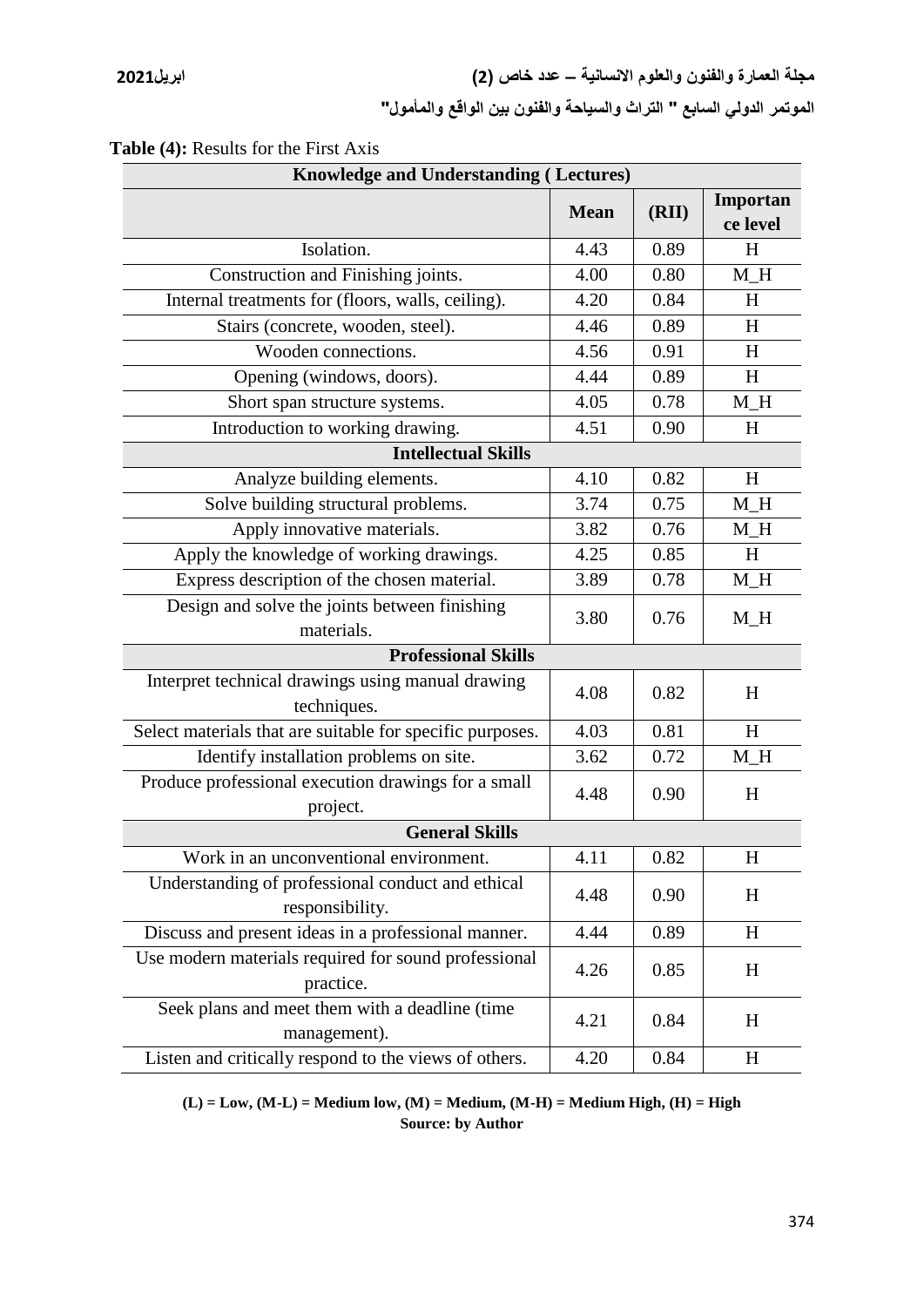| Do you find Online learning provides these substances?                           |             |       |                      |  |  |  |  |
|----------------------------------------------------------------------------------|-------------|-------|----------------------|--|--|--|--|
|                                                                                  | <b>Mean</b> | (RII) | Importan<br>ce level |  |  |  |  |
| Effective like traditional education.                                            | 3.64        | 0.73  | $M_H$                |  |  |  |  |
| Increases your self-confidence.                                                  | 3.92        | 0.78  | $M_H$                |  |  |  |  |
| Provide enough feedback to you from the lecturer.                                | 3.85        | 0.77  | $M_H$                |  |  |  |  |
| Support communication with the lecturer.                                         | 4.11        | 0.82  | H                    |  |  |  |  |
| Encourages you to research.                                                      | 4.39        | 0.88  | H                    |  |  |  |  |
| Express your interpretations more freely.                                        | 4.03        | 0.81  | H                    |  |  |  |  |
| Promotes a sense of responsibility.                                              | 4.08        | 0.82  | H                    |  |  |  |  |
| Affects negatively in working as teamwork.                                       | 3.26        | 0.65  | $M_H$                |  |  |  |  |
| You can spare enough time for yourself.                                          | 4.21        | 0.84  | H                    |  |  |  |  |
| You get bored studying.                                                          | 2.39        | 0.48  | M                    |  |  |  |  |
| You recommend to continues in online learning in the<br>next years               | 3.87        | 0.77  | $M_H$                |  |  |  |  |
| Waste of time learning                                                           | 1.97        | 0.39  | $M_L$                |  |  |  |  |
| Modifying to your experience                                                     | 3.92        | 0.78  | $M_H$                |  |  |  |  |
| During your study online, Do you face one of these problems below?               |             |       |                      |  |  |  |  |
| Absence or shortage of internet.                                                 | 3.74        | 0.75  | $M_H$                |  |  |  |  |
| The slowness of help provided by (LMS) staff.                                    | 2.84        | 0.57  | M                    |  |  |  |  |
| Inflexibility in dealing with (MOODLE).                                          | 2.93        | 0.59  | M                    |  |  |  |  |
| Difficult Access to online learning tools.                                       | 2.80        | 0.56  | M                    |  |  |  |  |
| Lack of personal training in online learning<br>technology.                      |             | 0.61  | $M_H$                |  |  |  |  |
| During your study online, Do you face one of these problems in solving (drawing) |             |       |                      |  |  |  |  |
| the assignments?                                                                 |             |       |                      |  |  |  |  |
| Non-interactivity with the lecturer to correct the<br>assignments.               | 2.34        | 0.47  | M                    |  |  |  |  |
| Lack of skills required to solve the assignments.                                | 2.85        | 0.57  | M                    |  |  |  |  |
| Misunderstanding of some assignment requirements.                                | 2.41        | 0.48  | M                    |  |  |  |  |
| Uncertainty of how to solve one of the assignment<br>aspects                     | 2.77        | 0.55  | M                    |  |  |  |  |
| Following a wrong route during the drawing the<br>assignment                     | 2.49        | 0.50  | M                    |  |  |  |  |
| $(L) = Low, (M-L) = Medium low, (M) = Medium, (M-H) = Medium High, (H) = High$   |             |       |                      |  |  |  |  |

|  |  |  |  |  | Table (5): Results for the Second Axis |  |
|--|--|--|--|--|----------------------------------------|--|
|--|--|--|--|--|----------------------------------------|--|

**Source: by Author**

**Table (4)** analysis for the First Axis (the learning outcome ratios) shows that:

 The overall average of Learning Outcome (ILO) achieved for Knowledge and Understanding (87%) and the Importance level for all the lectures are (H) except Construction and Finishing joints, and Short span structure systems lectures were (M-H), which reflect the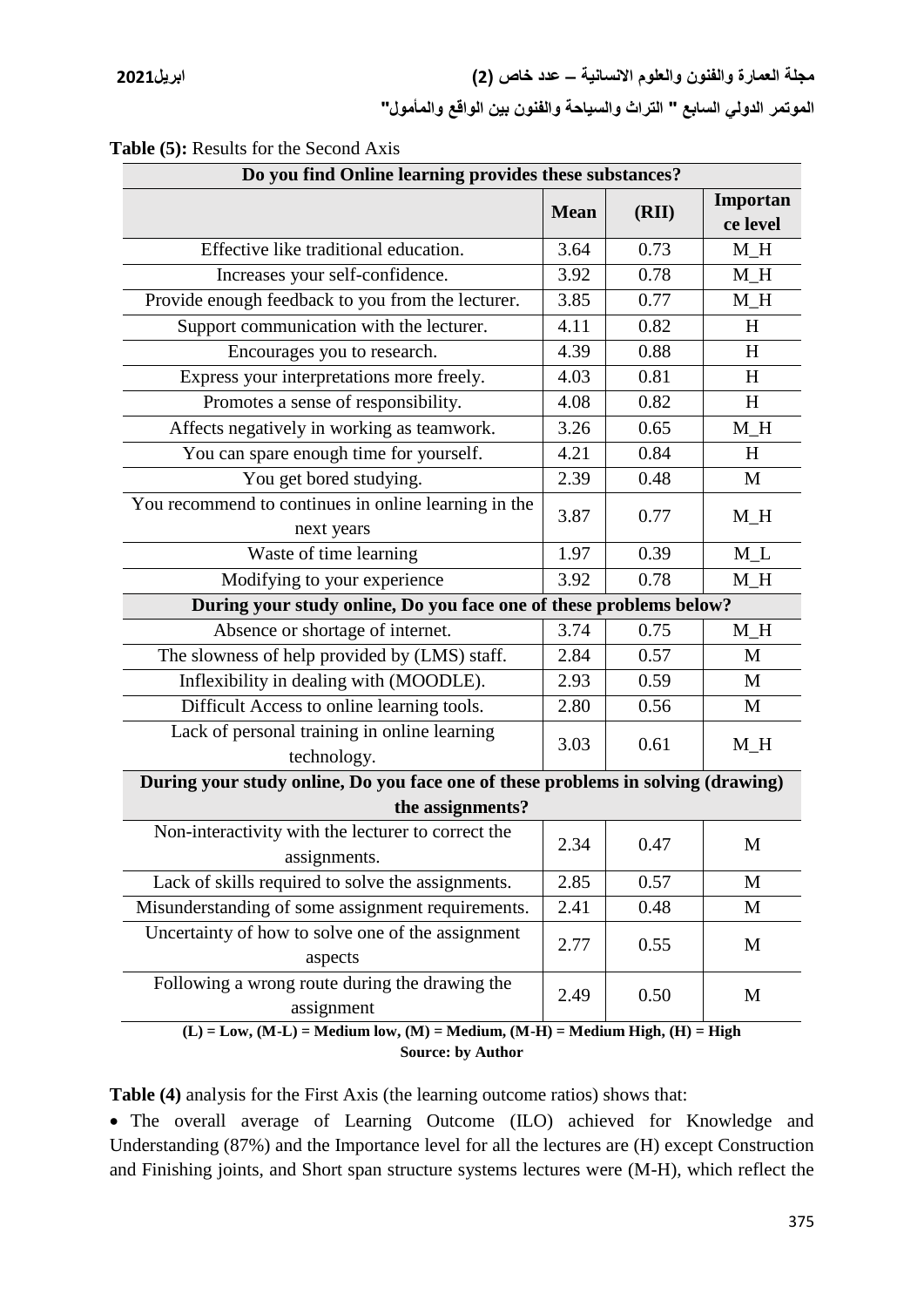high understanding of the students for the course content, the clearness of the course curriculum represented in (lectures, supported videos links, catalogs, and references), and the good communication and interaction between the lecturer and students during the time of lecture in Microsoft Team,

• The overall average of learning outcome (ILO) achieved for Intellectual Skills (78.5%) and Importance level for all the skills indicators are (M-H) except analyze building elements and apply the knowledge of working drawings was (H), the reason for the decline of the (ILO) for Intellectual Skills, that the development of these skills especially for the students in Sophomore year need to improve the ability of them by self-research, using Practice-based research methodology, direct interaction with the lecturer "face-to-face" to transfer the experience, the lack of feedback, and provide experiential problem-based teaching environment, which is considered weak points in the virtual studio,

• The overall average of learning outcome (ILO) achieved for Professional Skills (81.5%) and Importance level for all the skills indicators are (H) except identifying installation problems on-site was (M-H), which demonstrate that the uploaded catalogs, datasheets, and references were directly related to lectures content, therefore, support the students to understand and apply the principles, functions, and proprieties of the materials deeply,

• The overall average of learning outcome (ILO) achieved for General Skills (85.6%) and Importance level for all the skills indicators are (H) that means the great success of the operation model in achieving the commitment between lecturer and students particularly in work at the unconventional environment, understanding of the professional conduct, and time management.

**Table (5)** analysis for the Second Axis (evaluate the efficiency and weakness of onlinelearning through students opinion) shows that :

• Regarding the Evaluation of the E-Learning process, the results ranged between (H) for four indictors and (M-H) for six indictors, that reflect not only the acceptance of the students for the on-line learning direction but also the appropriation to continues in online learning in the next years, the effectiveness and efficiency of the operation model, and the integration between lecturer, students, LMS, and institute administration. In addition, the indicator (You get bored studying) received (M) value because of the long class time, and the weakens of the social communication between the students.

 The answers obtained from the students about the Technical Problem during E-Learning ranged between (M-H) for two indicators, and (M) for three indicators, that illustrate, despite the high understanding of the content of the lecture by the students, and students confidence in the E-learning approach as mentioned above, but the weakness in internet network reflected directly on the educational process, for instance, students faced some problems in access to Moodle and Microsoft team especially whom leave in villages of Upper Egypt.

• Referring to the assessment for the Students response to the Assignments, all the indicators were (M), and that occurred for many reasons as follow:

**-** The ability of the students to deal with e-learning tools still need development,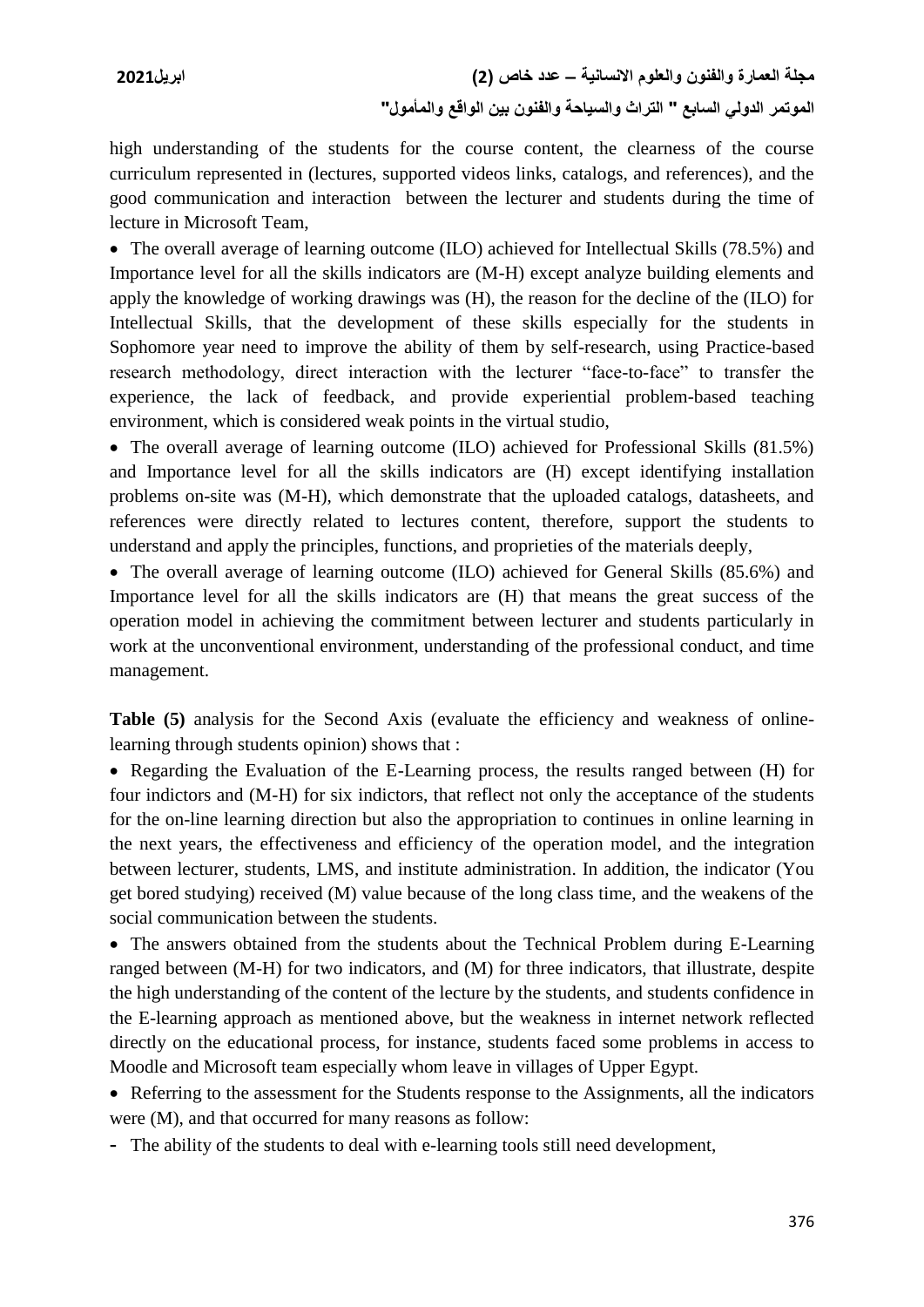**مجلة العمارة والفنون والعلوم االنسانية – عدد خاص )2( ابريل2021 الموتمر الدولي السابع " التراث والسياحة والفنون بين الواقع والمأمول"**

**-** Moodle lack the visual and drawing tools considered mandatory for architecture education (Juvancic, M., Mullins, M., & Zupancic, T., 2012).

**-** The students could not communicate or directly interact with the lecturer in order to get feedback.

#### **5.3 Final results Analysis for two Consecutive Courses**

This part of the study discusses the final results for two consecutive courses ( ARC311- Spring) and (ARC312 - Summer) for building construction and materials (1 and 2) for a sample consist of (61) students attended the two courses and using an online learning platform as an alternative method for education as illustrated in **Figure (2)**.



**Figure (2). The Final Results for Two Consecutive Courses (ARC311) & (ARC312)**

Figure (2) analysis for the final results for two consecutive courses (ARC311- Spring) and (ARC312 - Summer) for Building Construction and Materials (1 and 2) shows that:

• The comparison between the two courses illustrates that the grade of  $(44)$  student was improved significantly in (ARC312) with overall percentage (72.2%), and the grade for (17) student was decreased with overall percentage (27.8%), the drop in the results for these students occurred for many reasons, for instance, (5) students faced health problems, and (4) students faced technical problems in them laptops.

### **6. Results**

The results can be classified into three issues, The First issue related to the theoretical issue, it can be concluded that: Research preparation by students in architecture schools is mandatory to develop the intellectual skills for them to link the theoretical aspects with the practical one especially in building construction courses, in addition, Practice-based research and researchled teaching are the ideal methodology and technique for these curriculums. Laswell's Mass Communication Model is considered a convenient tool to be applied in architecture elearning, in this context, Building construction courses require to depend on interaction and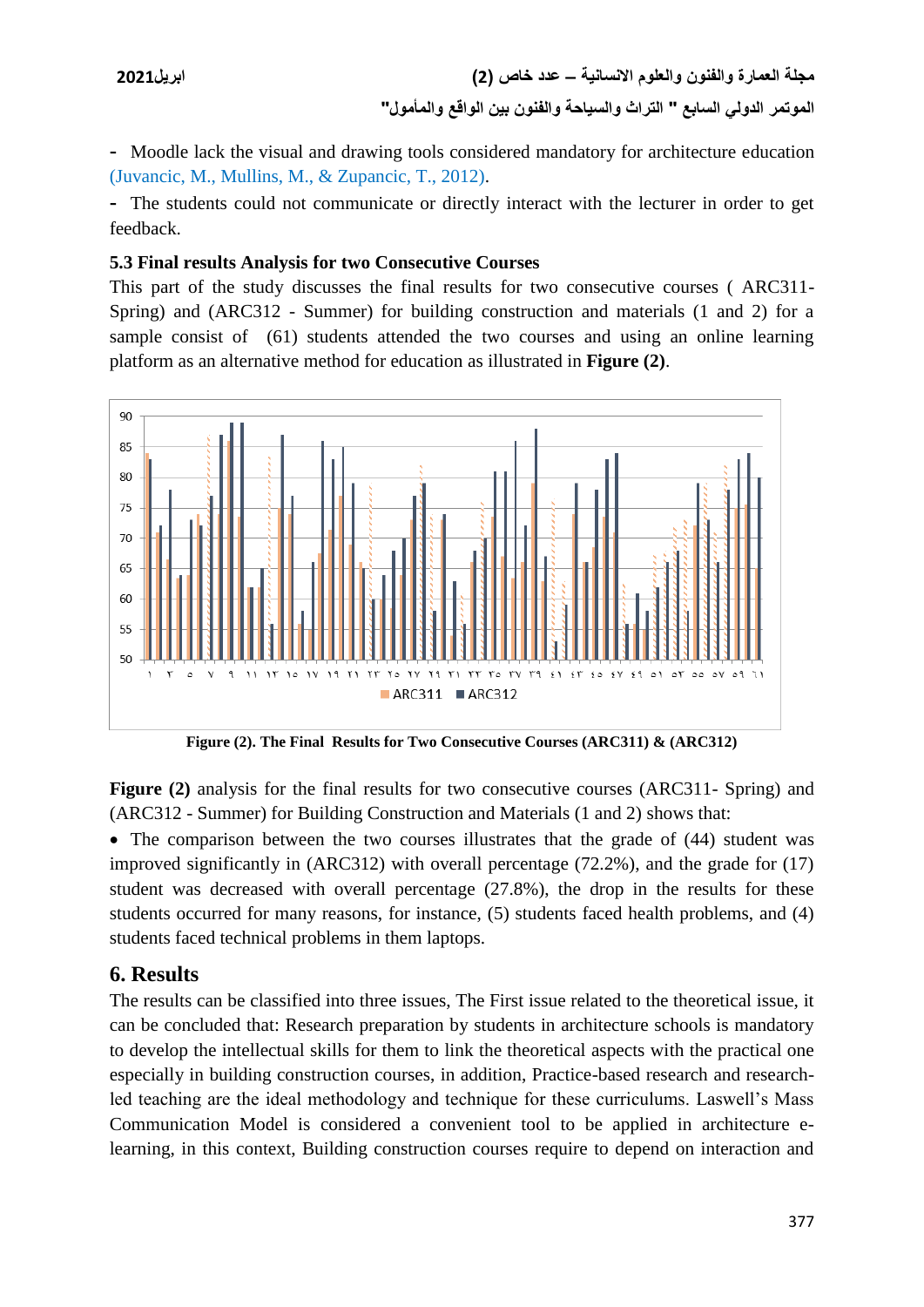experience between the lecturer and students, therefore, the e-learning model must concentrate on technology tools not only in technology itself to achieve the aims of these courses.

The Second issue concerned with Online Questionnaire Analysis, it can be conclude that: (ILO) achieved for Knowledge and Understanding (87%) which reflect the high understanding of the students for the course principles. (ILO) achieved for Intellectual Skills (78.5%), the main reason for the decline of the (ILO) for it, that the development of these skills especially for the students in Sophomore year need direct interaction with the lecturer "face-to-face" to transfer the experience. (ILO) achieved for Professional Skills (81.5%), which demonstrates that the uploaded course materials were directly related to lectures content, therefore, support the students to understand and apply the principles, functions, and proprieties of the materials deeply. (ILO) achieved for General Skills (85.6%), which confirms the great success of the operation model in achieving the commitment between lecturer and students particularly in work in the unconventional environment, understanding of the professional conduct, and time management.

On the other hand, the evaluation of the E-Learning process form students point of views, it was determined that the majority of them express that:

• the acceptance of the students for the on-line learning direction and the appropriation to continues in online learning in the next years,

 The students get bored studying, because of the long classes time, and the weakens of the social communication between the students,

• the weakness in the internet network reflected directly on the educational process, for instance, students faced some problems in access to Moodle and Microsoft team especially who leave in villages of Upper Egypt,

The ability of the students to deal with e-learning tools still need development,

 The students could not communicate easily or direct interactions with the lecturer in order to get feedback.

The third issue related to results Analysis for two Consecutive Courses, which reflect that: the students succeed in the deal with operation Moodle, the deep understanding of the principles of the course, the great efforts achieved by the administration and (LMS) to support both students and lecturers in the educational process through the operation model.

# **7. Conclusion**

The study reflects the satisfaction of the students in online e-learning, and their experience with the operational model is quite good, in addition, the e-learning offers opportunities for students and the lecturer to know each other better, furthermore, the research clarifies that there are negative aspects in e-learning specially in design and building construction courses, the most important negative aspect was the lack of direct interaction and commination between the students and lecturer which considered a critical issue in the architecture education process, where the direct interaction or the "face-to-face" discussion between the students and the lecturer improve the intellectual skills for the students by transfer the lecturer's practical experience for them, therefore, developing the student's ability for innovation and creativity. also, teaching research methods course in the first year must be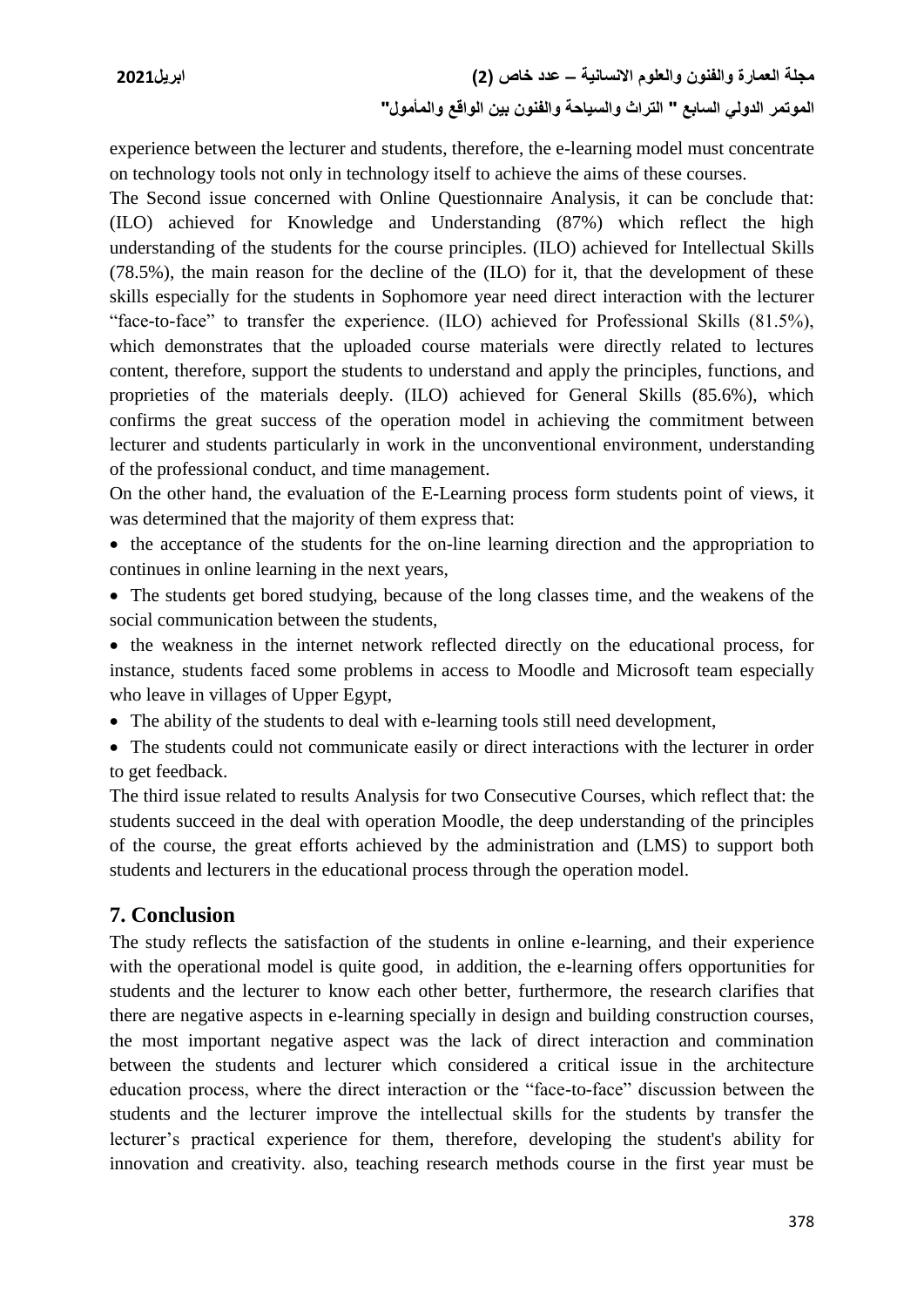mandatory to enhance research skills for the students, thus, reducing the gap between the theoretical study and the practical one particularly in building construction and design courses.

Furthermore, if we consider that the e-learning system the lifebuoy to overcome this pandemic nowadays, it may be accepted, but in the future, more procedures must be taken to continue in this method of education, for instance, improve the internet services, decrease the lecture time in Microsoft team, provide smart technology to the lecturer Congruent with the architecture education needs, more training is needed for both students and lecturers not only to use the technology but also to deal with its tools in a smart way, continues development for courses including course syllabus is required, manipulate the lack in feedback process between lecturer and students by using smart communication programs like WhatsApp, continues evaluation for the courses by the quality unit is required every semester to develop the educational process by e-learning system. Finally, from the researcher's point of view, direct interaction and communication between students and the lecturer are too important in design and building construction courses, otherwise, the graduated architects in the near future will lose the ability for innovation and creativity, which consider the main aspect of the architect. This problem could be solving by using a hybrid education system after the end of the epidemic.

**Acknowledgement:** I would like to Acknowledge MODERN ACADEMY FOR ENGINEERING AND TECHNOLOGY especially my academic assistant Arch. Eman Mohamed Hesham. My Acknowledgment should be extending to Professor. Magdy Tammam, and the head of the quality unit professor. Nahed Omran.

### **8. References**

**1-** Ankur Joshi, S. K. (2015). Likert Scale: Explored and Explained. British Journal of Applied Science & Technology. doi:10.9734/BJAST/2015/14975

**2-** Bitzer, D. L. (1986). The PLATO project at the University of Illinois. In Engineering Education, (pp. 77(3), 175–80.).

**3-** Fleischmann, K. (2016). Peer assessment: A learning opportunity for students in the creative arts. C. Nygaard, J. Branch, P Bartholomew (Eds.): Faringdon: Libri.

**4-** Griffiths, R. (2004). Knowledge production and the research-teaching nexus: The case of the built environment disciplines Studies in Higher Education,. 29 (6), 709-726.

**5-** GTOS. (2020). Guide To Online Schools. Retrieved from Complete guide to an online architecture degree: Retrieved https://www.guidetoonlineschools.com/degrees/architecture

**6-** Hatkar K., Hedaoo N. (2016). DELAY ANALYSIS BY USING RELATIVE IMPORTANCE INDEX METHOD IN INFRASTRUCTURE PROJECTS. International Journal of Civil Engineering and Concrete Strutures, Vol. 1, No. 3, October 2016.

**7-** Healey, M. &. (2006). Strengthening the teaching-research linkage in undergraduate courses and programs. in Kreber, C. (Ed.). Exploring research-based teaching: New directions for teaching and learning, no. 107. Chichester: Jossey-Bass Wiley. pp 45-56.

**8-** Healey, M. (2005). Linking research and teaching: Exploring disciplinary spaces and the role of inquiry-based learning. in Barnett, R. (Ed.). Reshaping the university: New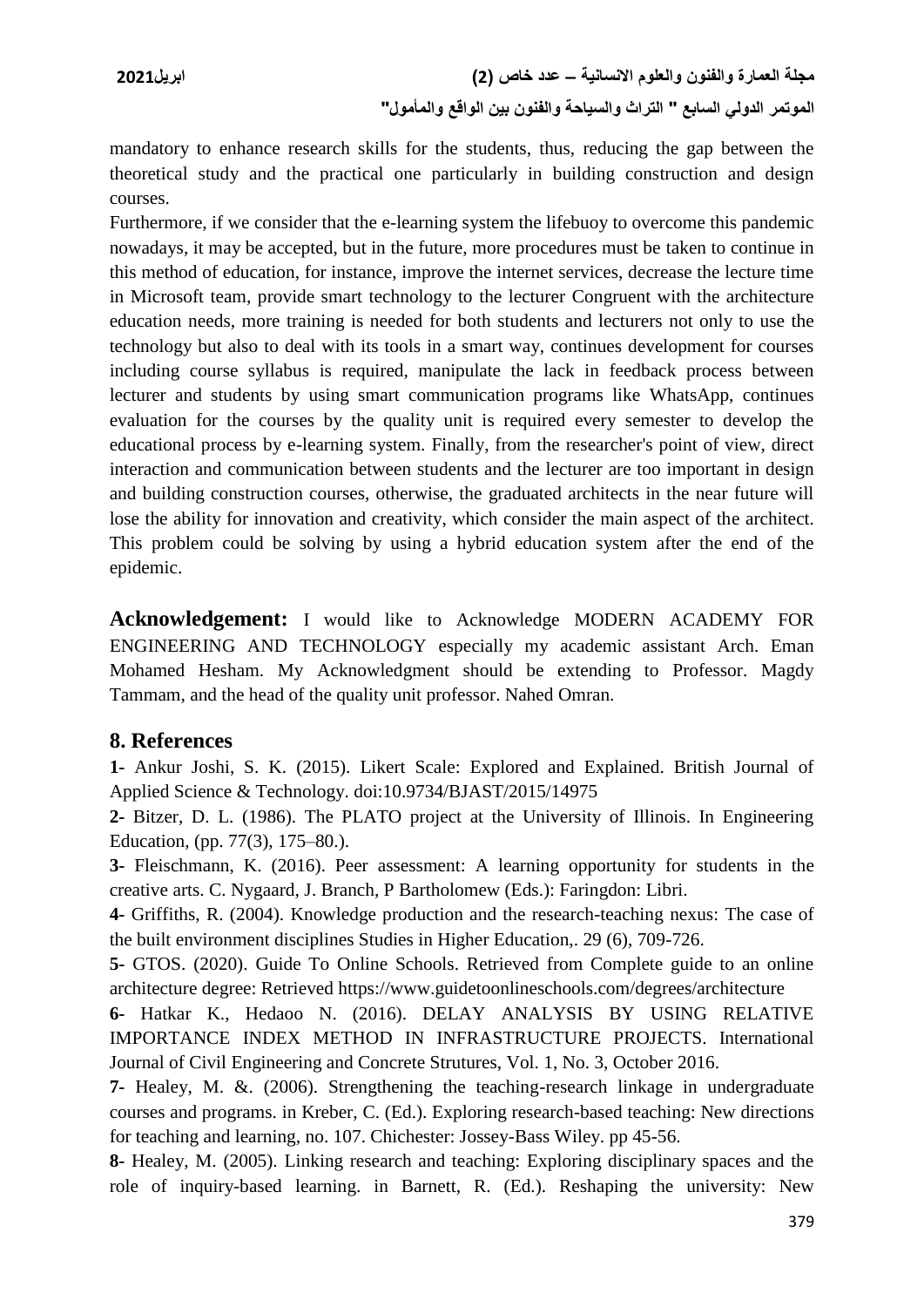relationships between research, scholarship and teaching. Maidenhead: Open University Press. pp 67-78.

**9-** Jenkins, P. F. (2004). Balancing three dimensions in research: Depth, breadth and length. An institutional analysis of research in architecture in the UK higher education sector: Report on the UK-wide research. Edinburgh: Edinburgh College of Art.

**10-** Jenkins, P. F. (2004). Balancing three dimensions in research: Depth, breadth and length. An institutional analysis of research in architecture in the UK higher education sector: Report on the UK-wide research. Edinburgh: Edinburgh College of Art.

**11-** Jenkins, P. F. (2006). Research in UK architecture schools; an institutional perspective. arq: Architectural Research Quarterly. 9 (01), 33-43.

**12-** Juvancic, M., Mullins, M., & Zupancic, T. (2012). E-Learning in Architecture: Professional and Lifelong Learning prospects. In A. S. In E. Pontes. E-Learning-Organizational Infrastructure and Tools for Specific Areas, http://www.intechopen.com/articles/show/title/e-learning-in-architecture-professional-andlifelong-learning-prospects.

**13-** Lina Ahmad, M. S. (2020). Interior Design Teaching Methodology During the Global COVID-19 Pandemic. Interiority.

**14-** MAM. (n.d.). Modern Academy for Engineering and Technology in Maadi. Retrieved from http://www.modern-academy.edu.eg/

**15-** Mayer, E. (2005). Multimedia Learning: Guiding Visuospatial Thinking with Instructional Animation. In The Cambridge Handbook (pp. pp. 477-508). New Yourk: Cambridge University Press, ISBN 978-0-521-00173-0.

**16-** MHE. (2018). Achievements of the Ministry of Higher Education from 31/12/2018 to 1/1/2018 and the future plan of the Ministry in 2019. Egypt: Ministry of Higher Education.

**17-** Mohammed, M. F. (2017). Blended e-learning in the architectural. International Journal of parallel, Emergent and Distributed Systems, 32(1), S73-S81.

**18-** Nerdinger, W. (1985). Walter Gropius: The architect Walter Gropius drawings, prints and photographs from Busch-Reisinger Museum, Harvard University Art Museums, Cambridge/Mass And from Bauhaus-archives, Berlin. With complete project catalogue. Cambridge. MA: Busch-Reisinger Museum.

**19-** Patel, S. (2019). Top 6 eLearning Trends Of 2019. French: E-Learning Industry. https://elearningindustry.com/.

**20-** R., L. (1932). A technique for the measurements of attitudes. Archives of psychology.

**21-** Renée M. Filius1, R. A. (17 March 2019). AudioPpeer Feedback to Promote deep Learning in Online Education. Journal of Comuter Assessment Learning. doi:DOI: 10.1111/jcal.12363.

**22-** RIBA. (2014). Retrieved from RIBA validation: https://www.architecture.com/educationcpd-and-careers/riba-validation/

**23-** Roberts, A. (2007). The Link between Research and Teaching in Architecture. Journal for Education in the Built Environment, 2:2, 3-20,. doi:10.11120/jebe.2007.02020003

**24-** Saghafi, M. R. (2012). Perceptions of physical versus virtual design studio education. International Journal of Architectural Research, 6(1), 6–22.

**25-** Schenkman, A. (1955). The Workshop Idea Exported. J. High. Educ, 26, 305–341.